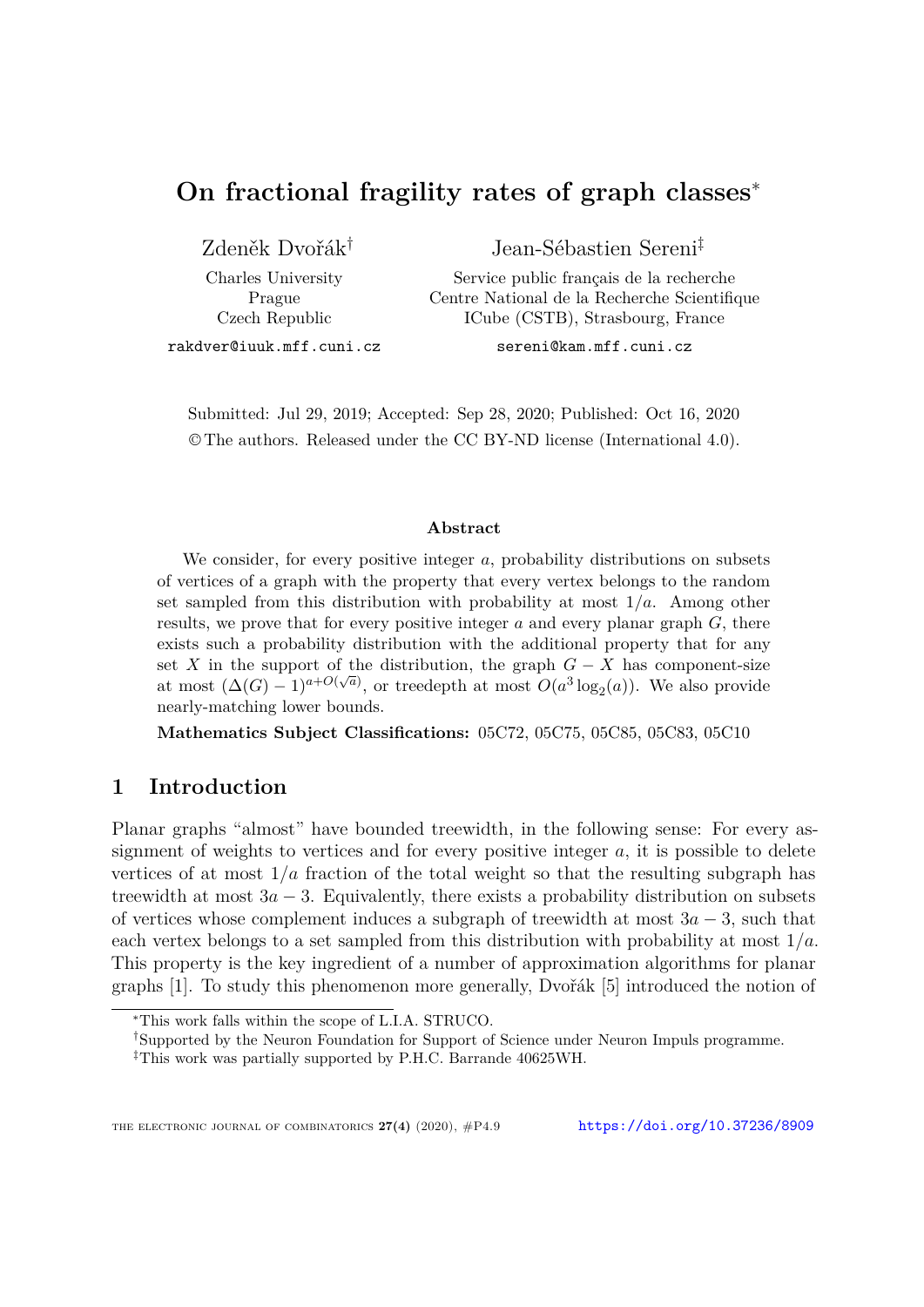fractional fragility of a graph class with respect to a graph parameter. Let us give the definitions we need to speak about this notion.

For  $\varepsilon > 0$ , we say that a probability distribution on the subsets of vertices of a graph *G* is  $\varepsilon$ -thin if for each vertex *v*, the probability that *v* belongs to a set sampled from this distribution is at most  $\varepsilon$ . For example, we commonly use the following  $(1/a)$ -thin probability distribution. Suppose that sets  $X_1, \ldots, X_a \subseteq V(G)$  are pairwise disjoint, and that *t* of these sets are empty. We give to each non-empty set  $X_i$  the probability  $1/a$  and to the empty set the probability  $t/a$ . All other sets are given probability 0. We call this distribution the *uniform distribution on*  $\{X_1, \ldots, X_a\}$ .

Let f be a graph parameter, that is, a function assigning to every graph a non-negative real number such that isomorphic graphs are assigned the same value. We will generally consider parameters that are *monotone* (satisfying that  $f(H) \leq f(G)$  whenever *H* is a subgraph of *G*), or at least *hereditary* (satisfying  $f(H) \leq f(G)$  whenever *H* is an induced subgraph of *G*). For a real number *b* and a graph *G*, let  $G_{f \leq b}$  be the set of all subsets  $X \subseteq V(G)$  such that  $f(G[X]) \leq b$ , and let  $G_{f\downarrow b}$  be the set of all subsets  $Y \subseteq V(G)$ such that  $f(G - Y) \leq b$ ; thus  $Y \in G_{f\downarrow b}$  if and only if  $V(G) \setminus Y \in G_{f\leq b}$ . For example, if two is the function that to every graph assigns its treewidth, then  $G_{tw\perp 3a-3}$  is the set of vertex sets whose complement induces a subgraph of treewidth at most  $3a - 3$ .

Let  $r: \mathbb{N} \to \mathbb{R}_0^+$  be a non-decreasing function. A graph *G* is *fractionally f*-*fragile* at *rate r* if for every positive integer *a*, there exists a  $(1/a)$ -thin probability distribution on  $G_{f\downarrow r(a)}$ . Of course, every graph is fractionally *f*-fragile at rate given by the constant function  $r(a) := f(G)$ ; so the notion is more interesting for graph classes. We say that a class of graphs is *fractionally f-fragile at rate r* if each graph from the class is, and we say that the class is *fractionally f-fragile* if it is fractionally *f*-fragile at some rate. Coming back to the introductory example, the class of planar graphs is known to be fractionally tw-fragile at rate  $r(a) := 3a - 3$ ; see Corollary [11](#page-7-0) below for details.

Graphs from fractionally *f*-fragile classes can be viewed as being close to graphs for which the parameter f is bounded, and this proximity can be useful when reasoning about their structural and quantitative properties. There are also natural links to the theory classes of bounded expansion [\[5\]](#page-25-1). Furthermore, as we already mentioned in the introduction, the notion has algorithmic applications, especially in the design of approximation algorithms. Let us give an example of such an application, which was already presented before [\[5\]](#page-25-1) along with other applications. Consider a property  $\pi(G, X)$ of a graph *G* and a subset *X* of its vertices. We say the property is *downward-hereditary* if  $\pi(G, X)$  being true implies that  $\pi(H, V(H) \cap X)$  is true for every induced subgraph *H* of *G*, and *upward-hereditary* if  $\pi(G, X)$  being true implies that  $\pi(G', X)$  is true for every graph  $G'$  such that  $G$  is an induced subgraph of  $G'$ . As an example, the property " $X$  is an independent set in  $G^{\prime\prime}$  is both downward- and upward-hereditary. Let  $\alpha_{\pi}(G)$  be the largest size of a set  $X \subseteq V(G)$  such that  $\pi(G, X)$  is true.

<span id="page-1-0"></span>**Observation 1.** Let f be a graph parameter and let  $r, t: \mathbb{N} \to \mathbb{R}^+_0$  be non-decreasing *functions. Suppose that a class* G *of graphs is fractionally f-fragile at rate r and, moreover, that there exists an algorithm that for a graph*  $G \in \mathcal{G}$  *and a positive integer a returns a set sampled from a*  $(1/a)$ *-thin probability distribution on*  $G_{f\downarrow r(a)}$  *in polynomial time. Let*  $\pi$  *be a*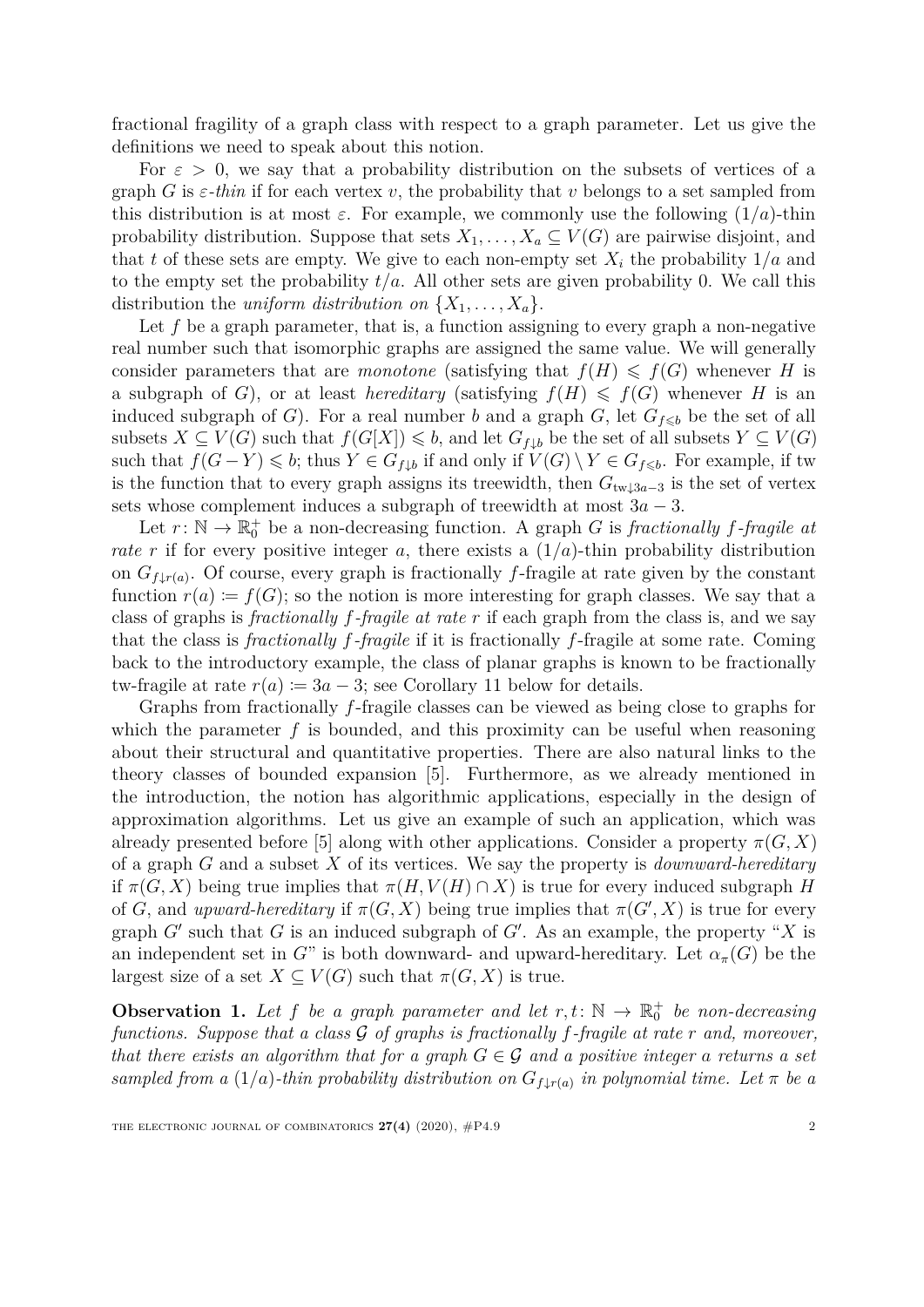*downward- and upward-hereditary property, and suppose that*  $\alpha_{\pi}(H)$  *can be determined in time*  $t(f(H)) \cdot \text{poly}(|H|)$  *for any graph H. Then there exists a randomized algorithm that for a graph*  $G \in \mathcal{G}$  *and a positive integer a returns in time*  $t(r(a)) \cdot \text{poly}(|G|)$  *an integer*  $\mathbf{b} \leq \alpha_{\pi}(G)$  *such that*  $\mathbf{E}[\mathbf{b}] \geq (1 - 1/a)\alpha_{\pi}(G)$ .

*Proof.* Sample a set X from a  $(1/a)$ -thin probability distribution on  $G_{f\downarrow r(a)}$ , so that  $f(G-X) \leq r(a)$ , and let  $\mathbf{b} = \alpha_{\pi}(G-X)$ . Since  $\pi$  is upward-hereditary, we have  $\mathbf{b} \leq \alpha_{\pi}(G)$ .

Moreover, consider a set  $Y \subseteq V(G)$  such that  $\pi(G, Y)$  is true and  $|Y| = \alpha_{\pi}(G)$ . Since X is sampled from a  $(1/a)$ -thin probability distribution, we have  $\mathbf{E}[|Y \setminus \mathbf{X}|] \geq (1 - 1/a)|Y|$ . Since  $\pi$  is downward-hereditary,  $\pi(G - X, Y \setminus X)$  is true, and thus

> $\mathbf{E}[\mathbf{b}] = \mathbf{E}[\alpha_\pi(G - \mathsf{X})] \geqslant \mathbf{E}[|Y \setminus \mathsf{X}|] \geqslant (1 - 1/a)|Y| = (1 - 1/a)\alpha_\pi(G).$  $\Box$

For example, the independence number is hard to approximate within a polynomial factor [\[2\]](#page-25-2) in general, but can be determined in time  $3^{tw(H)} \cdot poly(|H|)$  for any graph *H*. Consequently, for any class of graphs that is fractionally tw-fragile at rate *r* (efficiently in the sense of Observation [1\)](#page-1-0), the independence number can be approximated in an *n*-vertex graph from the class up to the factor of  $(1 - 1/a)$  in time  $3^{r(a)} \cdot \text{poly}(n)$ . Let us remark that in essentially all known cases of fractionally fragile classes, it is possible to find a probability distribution as described in Observation [1](#page-1-0) with support of polynomial size, and thus the algorithm can be derandomized by trying all sets from the support rather than sampling one of them.

Fractional fragility is also related to generalizations of the (fractional) chromatic number arising from the following scheme introduced by Wood [\[16,](#page-26-0) Section 10]. An (*f, b*)*-coloring* of a graph *G* is an assignment  $\varphi$  of colors to the vertices such that  $f(G[\varphi^{-1}(c)]) \leq b$  for every color *c*, that is, such that each color class belongs to  $G_{f \leq b}$ . We can now define  $\chi_{f,b}(G)$ as the least number of colors in an  $(f, b)$ -coloring of *G*. For a class of graphs  $\mathcal{G}$ , we naturally define  $\chi_f(\mathcal{G})$  as the smallest integer *s* such that for some positive integer *b*, all graphs  $G \in \mathcal{G}$  satisfy  $\chi_{f,b}(G) \leq s$ . For example, let  $\star(G)$  be the maximum of the orders of the components of the graph *G*. Then  $\chi_{\star,1}(G)$  is just the ordinary chromatic number of *G*, while in general, the parameter  $\chi_{\star,b}(G)$  has been studied as the *clustered chromatic number* [\[16\]](#page-26-0).

Similarly to the way the fractional chromatic number is derived from the ordinary chromatic number [\[15\]](#page-26-1), we can also derive the fractional variant of this generalization. A *fractional*  $(f, b)$ *-coloring* of a graph *G* is a function  $\kappa$ :  $G_{f \leq b} \to [0, 1]$  such that for each vertex  $v \in V(G)$ ,

$$
\sum_{Y \in G_{f \leqslant b}, v \in Y} \kappa(Y) \geqslant 1;
$$

the *number of colors*  $|\kappa|$  used by this coloring is  $\sum_{Y \in G_{f \leqslant b}} \kappa(Y)$ . We define  $\chi_{f,b}^{\text{frac}}(G)$  to be the infimum of  $|\kappa|$  over all fractional  $(f, b)$ -colorings  $\kappa$  of *G*. For a class *G* of graphs, we define  $\chi_f^{\text{frac}}(\mathcal{G})$  as the infimum of the real numbers *s* such that for some positive integer *b*, all graphs  $G \in \mathcal{G}$  satisfy  $\chi_{f,b}^{\text{frac}}(G) \leq s$ .

Note that unlike the ordinary fractional chromatic number case, this can indeed be a proper infimum: as *b* increases, the fractional  $(f, b)$ -coloring may need fewer colors,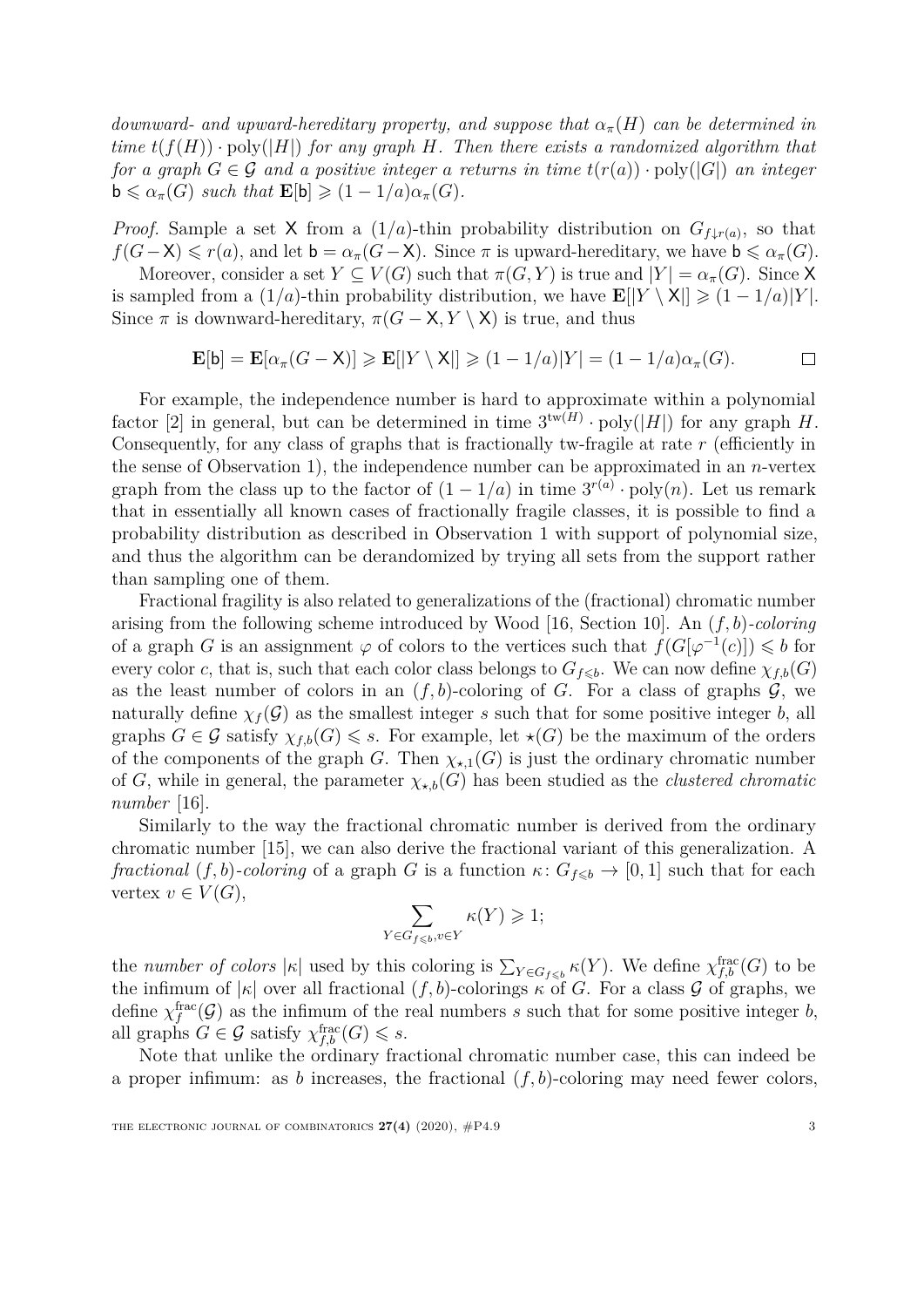converging to but never reaching  $\chi_f^{\text{frac}}(\mathcal{G})$ . This motivates the following definition that captures the rate of the convergence. For a real number *c* and a function  $r: \mathbb{N} \to \mathbb{R}_0^+$ , we say that a class of graphs  $G$  is *fractionally*  $f$ *-colorable by*  $c$  *colors at rate*  $r$  if for every integer  $a \geq 1$ , every graph  $G \in \mathcal{G}$  satisfies  $\chi_{f,r(a)}^{\text{frac}}(G) \leqslant c + 1/a$ . As we will see below (Lemma [2\)](#page-4-0), fractional *f*-fragility is equivalent to fractional *f*-colorability by 1 color, at a matching rate.

### **1.1 Main results**

The previous treatment of fractional fragility [\[5\]](#page-25-1) was mostly qualitative. In this paper, we focus on the quantitative aspect: the rate of fractional fragility for various parameters and graph classes. Note that the rate is important in the applications, as it determines, *e.g.*, the multiplicative constant in the complexity of the approximation algorithm from Observation [1.](#page-1-0)

In Section [3,](#page-8-0) we consider the parameter  $\star$ , the maximum component size. By Lemma [5,](#page-5-0) only classes of graphs with bounded maximum degree can be fractionally  $\star$ -fragile.

- In Theorem [16,](#page-9-0) we prove that the fractional  $\star$ -fragility rate r of any class of graphs containing all trees of maximum degree  $\Delta \geq 3$  is exponential, more precisely  $r(a) \geqslant (\Delta - 1)^{a-3}.$
- Conversely, we show that graphs of bounded treewidth (Corollary [22\)](#page-14-0) and planar graphs (Theorem [23\)](#page-14-1) of maximum degree  $\Delta$  are fractionally  $\star$ -fragile at a nearly matching rate  $r(a) = (\Delta - 1)^{a+O(\sqrt{a})}$ .

In Section [4,](#page-15-0) we turn our attention to another graph parameter, *treedepth*. This parameter naturally generalizes the component size, but fractional td-fragility does not require bounded maximum degree.

- In Theorem [31,](#page-21-0) we show that graphs of treewidth at most t are fractionally td-fragile at a polynomial rate  $r(a) = O(a^t)$ . We also give a matching lower bound. In particular, in Theorem [26,](#page-18-0) we prove that planar graphs of treewidth at most two have fractional td-fragility rate  $r(a) = \Omega(a^2)$ .
- For outerplanar graphs (an important subclass of graphs of treewidth at most two), we show that the fractional td-fragility rate is  $r(a) = \Theta(a \log a)$ , in Theorems [33](#page-23-0) and [29.](#page-20-0)
- In Corollary [35,](#page-23-1) we show that planar graphs are fractionally td-fragile at rate  $r(a) = O(a^3 \log a)$ , in contrast to the lower bound  $\Omega(a^2 \log a)$  for this class.

# **2 Preliminaries**

In this section, we show some basic properties of the fractional *f*-fragility, and present several auxiliary results we need in the rest of the paper.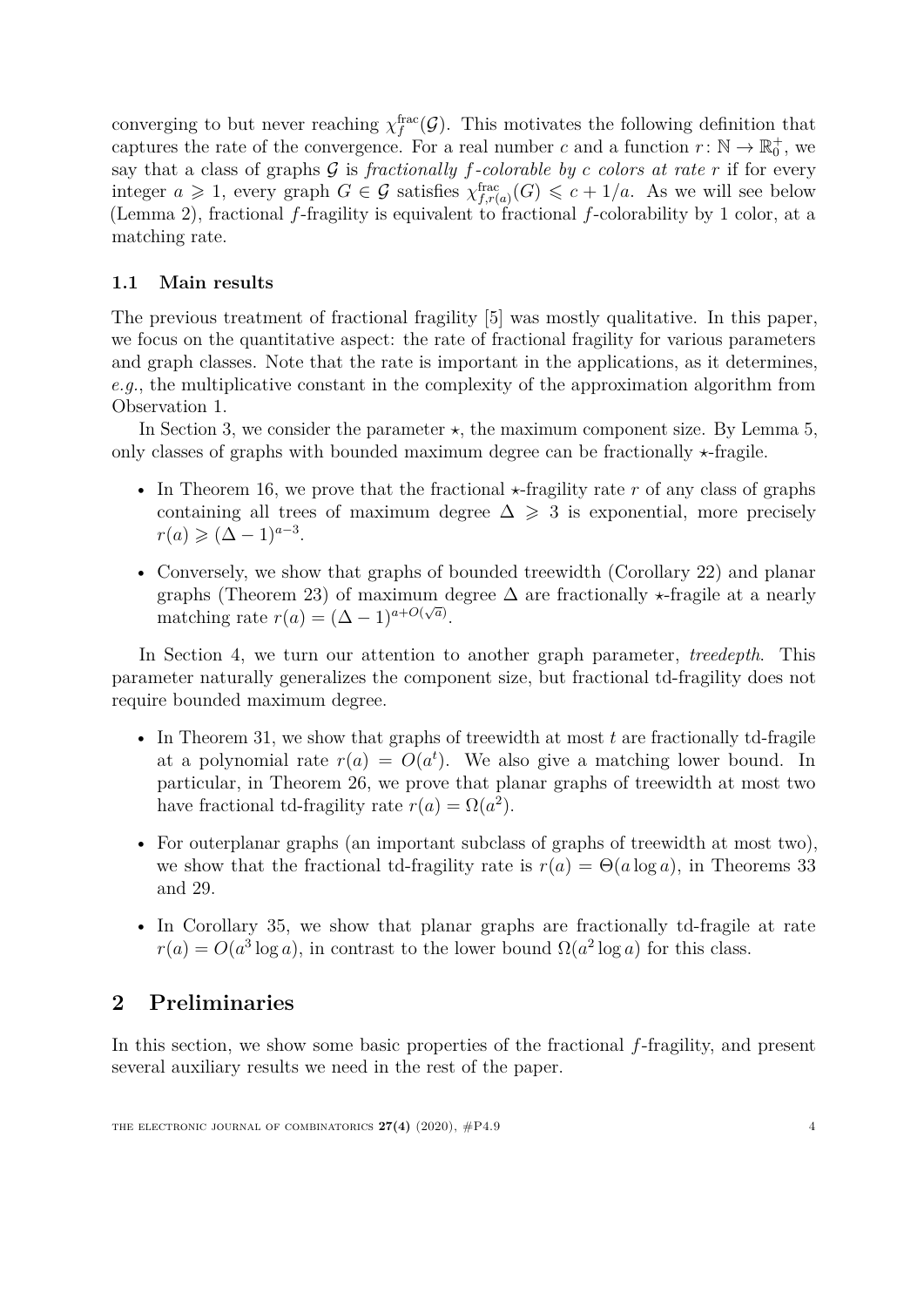#### **2.1 Basic properties of fractional fragility**

The relationship between fractional *f*-colorability and fractional *f*-fragility is given by the following lemma.

<span id="page-4-0"></span>**Lemma 2.** Let  $r: \mathbb{N} \to \mathbb{R}_0^+$  be a non-decreasing function, and let  $r': \mathbb{N} \to \mathbb{R}_0^+$  be defined *by setting*  $r'(a) := r(a+1)$  *for every*  $a \in \mathbb{N}$ *. Let f be a graph parameter whose value is at most*  $r(1)$  *on the empty graph.* A class  $\mathcal G$  *of graphs is fractionally* f-fragile at rate  $r$  *if and* only if it is fractionally  $f$ -colorable by  $1$  color at rate  $r'$ .

*Proof.* Suppose first that  $G$  is fractionally *f*-fragile at rate *r*. Hence, for any positive integer *a* and any graph  $G \in \mathcal{G}$ , there exists a  $\frac{1}{a+1}$ -thin probability distribution on  $G_{f\downarrow r(a+1)}$ . Recall that a subset of  $V(G)$  belongs to  $G_{f\downarrow r(a)}$  if and only if its complement belongs to  $G_{f \leq r(a)}$ . For  $Y \in G_{f \leq r'(a)}$ , let  $\kappa(Y) := \frac{a+1}{a} \Pr(V(G) \setminus Y)$ . For each vertex  $v \in V(G)$ and a set X sampled from the probability distribution, we have

$$
\sum_{Y \in G_{f \le r'(a)}, v \in Y} \kappa(Y) = \sum_{Z \in G_{f \downarrow r'(a)}, v \notin Z} \kappa(V(G) \setminus Z) = \frac{a+1}{a} \sum_{Z \in G_{f \downarrow r'(a)}, v \notin Z} \mathbf{Pr}(Z)
$$

$$
= \frac{a+1}{a} \mathbf{Pr}[v \notin X] \ge \frac{a+1}{a} \left(1 - \frac{1}{a+1}\right) = 1,
$$

and thus  $\kappa$  is a fractional  $(f, r'(a))$ -coloring of *G* using  $|\kappa| = \frac{a+1}{a} = 1 + 1/a$  colors. Since this holds for every positive integer *a* and for all graphs in  $\mathcal{G}$ , the class  $\mathcal{G}$  is *f*-colorable by 1 color at rate  $r'$ .

Conversely, suppose that  $G$  is  $f$ -colorable by 1 color at rate  $r'$ . Consider a positive integer *a* and a graph  $G \in \mathcal{G}$ . Note that setting  $\mathbf{Pr}(V(G)) := 1$  and  $\mathbf{Pr}(Z) := 0$  for all  $Z \subsetneq V(G)$  gives a 1-thin probability distribution on  $G_{f \downarrow r(1)}$ , since  $r(1) \geq f(G - V(G))$ . Hence, we can assume that  $a \ge 2$ . Then there exists a fractional  $(f, r'(a-1))$ -coloring  $\kappa$ with  $|\kappa| = 1 + \frac{1}{a-1}$ , from which one can obtain a  $(1/a)$ -thin probability distribution on  $G_{f\downarrow r(a)}$  by setting  $\mathbf{Pr}(Z) \coloneqq \frac{a-1}{a}$  $\frac{-1}{a}$ *k*(*V*(*G*) \ *Z*) for each *Z*  $\in$  *G*<sub>*f*↓*r*(*a*)</sub>. Indeed, for any vertex  $v \in V(G)$  and a set X sampled from this distribution, we have

$$
\begin{aligned} \mathbf{Pr}[v \in \mathsf{X}] &= 1 - \mathbf{Pr}[v \notin \mathsf{X}] = 1 - \sum_{Z \in G_{f \downarrow r(a)}, v \notin Z} \mathbf{Pr}(Z) \\ &= 1 - \frac{a - 1}{a} \sum_{Z \in G_{f \downarrow r(a)}, v \notin Z} \kappa(V(G) \setminus Z) \\ &= 1 - \frac{a - 1}{a} \sum_{Y \in G_{f \le r'(a-1)}, v \in Y} \kappa(Y) \le 1 - \frac{a - 1}{a} = \frac{1}{a} \end{aligned}
$$

This shows that  $\mathcal G$  is fractionally *f*-fragile at rate  $r$ .

Let us note the following necessary condition for fractional *f*-fragility. We say that a graph *G* is *f*-breakable at rate *r* if for every positive integer *a*, there exists a set  $X \in G_{f \downarrow r(a)}$ of size at most  $|V(G)|/a$ . The next observation readily follows from the definitions by using the linearity of expectation.

 $\Box$ 

*.*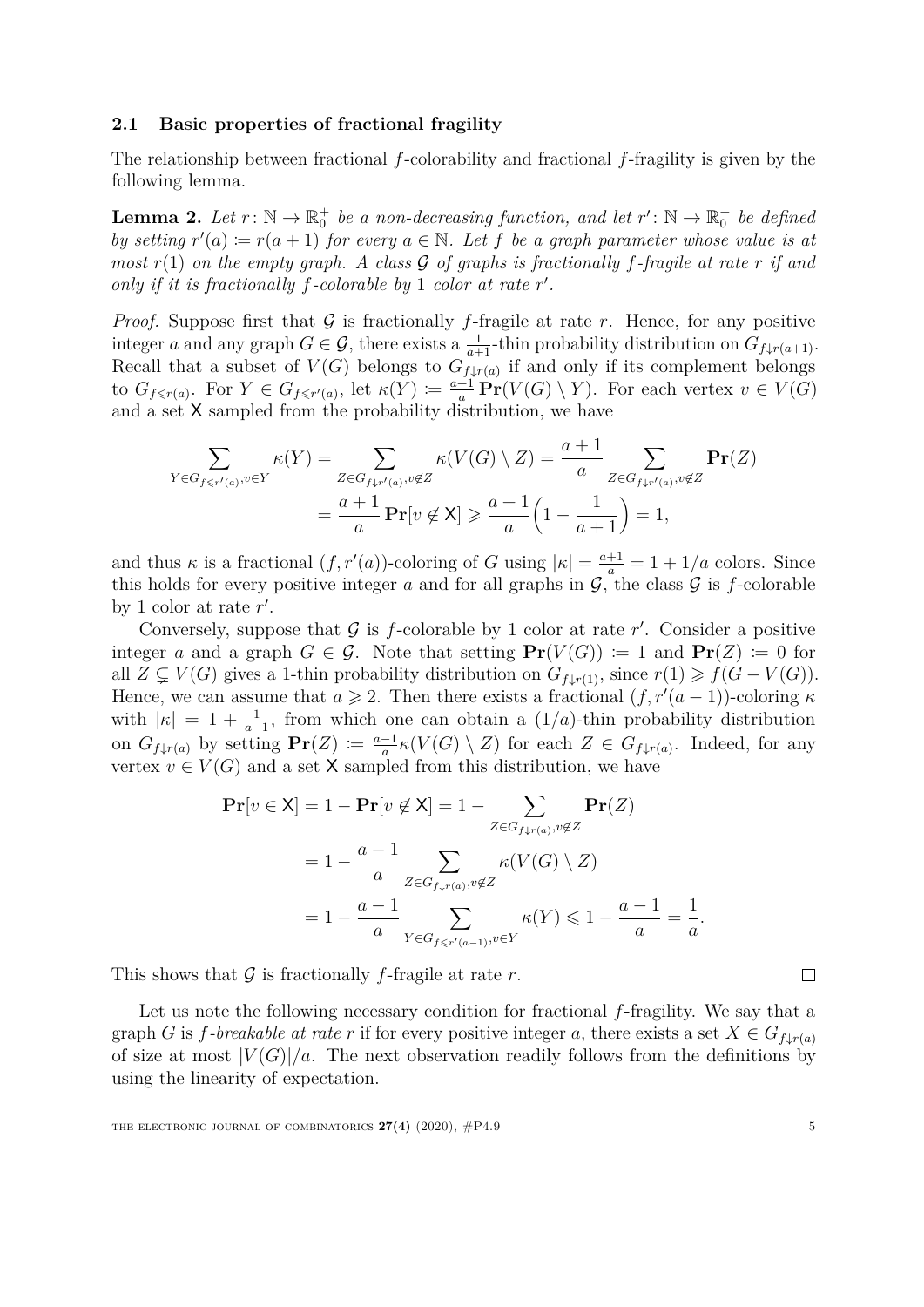<span id="page-5-2"></span>**Observation 3.** *If a graph G is fractionally f-fragile at rate r, then it is also f-breakable at rate r.*

A seminal result on  $\star$ -breakability dates back to the work of Lipton and Tarjan [\[10\]](#page-25-3); they proved it in the special case of planar graphs, however, they proof directly generalizes to any class with sufficiently small balanced separators. A *separation* in a graph *G* is a pair  $(A, B)$  of subsets of vertices of *G* such that  $V(G) = A \cup B$  and no edge of *G* has one end in  $A \setminus B$  and the other end in  $B \setminus A$ ; that is,  $A \setminus B$  and  $B \setminus A$  are unions of the vertex sets of the components of  $G - (A \cap B)$ . The *order* of the separation is  $|A \cap B|$ . The separation is *balanced* if  $|A \setminus B| \leq \frac{2}{3}$  $\frac{2}{3}|V(G)|$  and  $|B \setminus A| \leq \frac{2}{3}$  $\frac{2}{3}|V(G)|$ . Let  $s: \mathbb{N} \to \mathbb{R}_0^+$  be a non-decreasing function. A graph *G* has *balanced s-separators* if every induced subgraph *H* of *G* has a balanced separator of order at most  $s(|V(H)|)$ .

<span id="page-5-1"></span>**Theorem 4** (Lipton and Tarjan [\[10\]](#page-25-3)). Let  $\beta$  be a positive real number in  $(0, 1]$ . For every  $function s(n) = O(n^{1-\beta})$ , there exists a function  $r(a) = O(a^{1/\beta})$  such that every graph *with balanced s-separators is*  $\star$ -breakable at rate  $r$ .

We should also note the following property, already observed in an earlier work [\[5\]](#page-25-1).

<span id="page-5-0"></span>**Lemma 5.** *Suppose that f is a monotone graph parameter that is unbounded on stars. Then every fractionally f-fragile class of graphs has bounded maximum degree.*

*Proof.* Suppose that a class  $G$  of graphs is fractionally f-fragile at rate  $r$ . Since  $f$  is unbounded on stars, there exist an integer *k* such that  $f(K_{1,k}) > r(3)$ . We show that all graphs in G have maximum degree at most  $3k-3$ . Suppose, on the contrary, that a graph  $G \in \mathcal{G}$  contains a vertex *v* of degree at least  $3k - 2$ . Choose a set  $X \in G_{f \downarrow r(3)}$  at random from a  $(1/3)$ -thin probability distribution. Consider the random variable R :=  $deg(v) \cdot [v \in X] + |N(v) \cap X|$ , where  $[v \in X]$  is 1 if  $v \in X$  and 0 otherwise. The linearity of expectation ensures that  $\mathbf{E}[\mathsf{R}] \leq \frac{2}{3}$  $\frac{2}{3}$  deg(*v*), and hence there exists a set  $Z \in G_{f \downarrow r(3)}$  such that  $deg(v) \cdot [v \in Z] + |N(v) \cap Z| \leq \frac{2}{3}$  $\frac{2}{3}$  deg(*v*). Consequently,  $v \notin Z$  and  $|N(v) \cap Z| \leq \frac{2}{3}$  $rac{2}{3}$  deg(*v*), and thus  $\deg_{G-Z}(v) \geq \lceil \deg(v)/3 \rceil \geq k$ . It follows that  $K_{1,k}$  is a subgraph of  $G-Z$ . As  $f$  is monotone, we deduce that  $f(G-Z) \geq f(K_{1,k}) > r(3)$ , in contradiction to  $Z \in G_{f\downarrow r(3)}$ . □

A linear programming dual formulation of fragility leads to the following observation. For an assignment  $w: V(G) \to \mathbb{R}_0^+$  of weights to vertices and a set  $Z \subseteq V(G)$ , let  $w(Z) \coloneqq$  $\sum_{v \in Z} w(v)$ .

<span id="page-5-3"></span>**Lemma 6.** *Let G be a graph that is fractionally f-fragile at rate r. Let a be a positive integer and*  $w: V(G) \to \mathbb{R}_0^+$  *an assignment of weights to the vertices of G. Then there exists*  $Z \subseteq V(G)$  *such that*  $w(Z) \leq w(V(G))/a$  *and*  $f(G - Z) \leq r(a)$ *.* 

*Proof.* Choose a set  $X \in G_{f \downarrow r(a)}$  at random from a  $(1/a)$ -thin probability distribution. By the linearity of expectation,  $\mathbf{E}[w(\mathsf{X})] \leq w(V(G))/a$ , and thus there exists a set  $Z \in G_{f \downarrow r(a)}$ such that  $w(Z) \leq w(V(G))/a$ ; *i.e.*, there exists  $Z \subseteq V(G)$  such that  $w(Z) \leq w(V(G))/a$ and  $f(G - Z) \leq r(a)$ .  $\Box$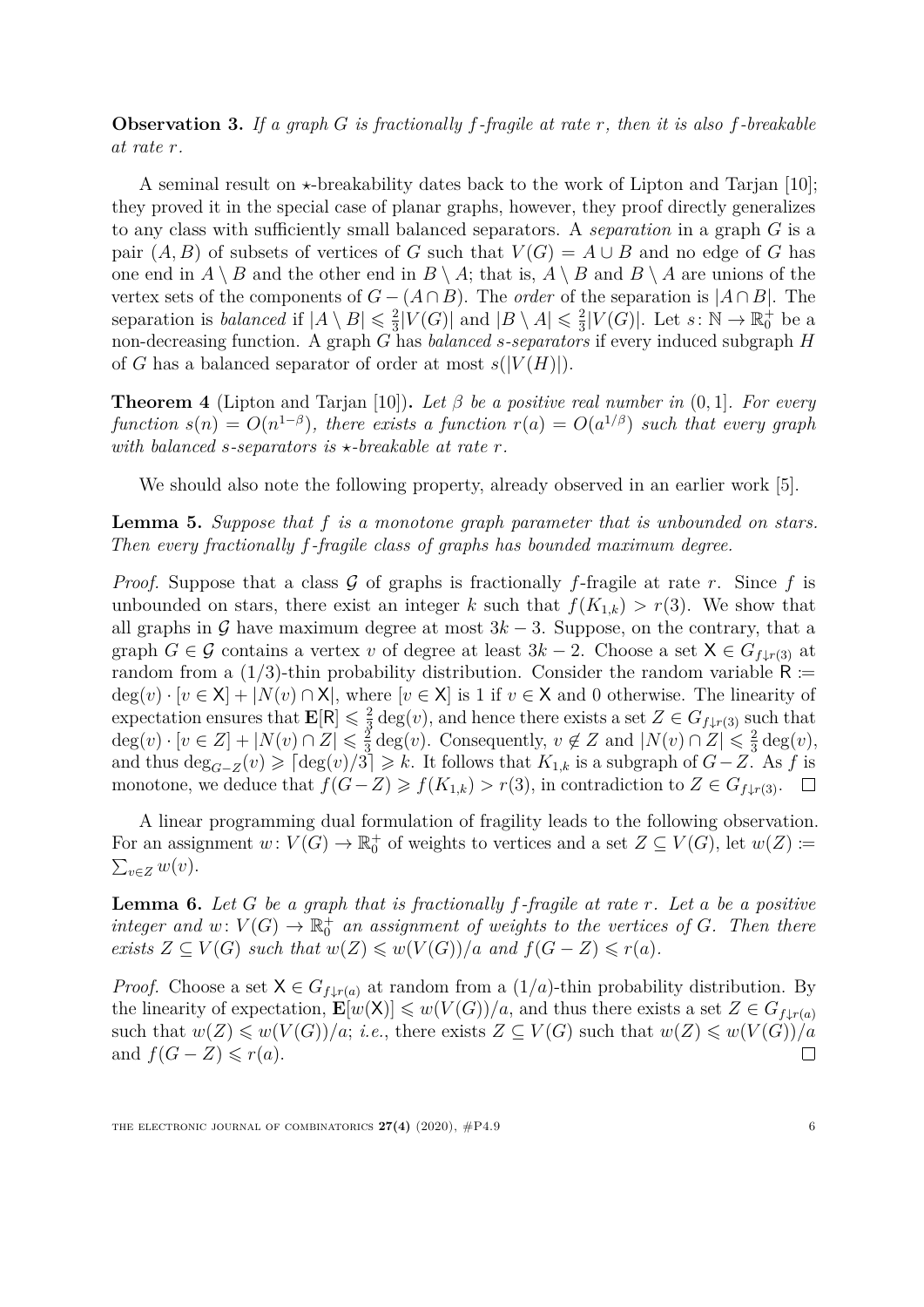### **2.2 Chordal graphs**

Due to the following well-known observation, when considering graphs of bounded treewidth, it is often convenient to work in the setting of *chordal graphs*, that is, graphs not containing any induced cycles other than triangles.

<span id="page-6-0"></span>**Observation 7.** *Every graph has a chordal supergraph with the same set of vertices and the same treewidth. Moreover, if G is chordal, then tw*( $G$ ) =  $\omega(G) - 1$ *.* 

Indeed, this equivalent characterization of treewidth can be taken as its definition, and thus we do not provide its usual (somewhat technical) definition, which can be found, *e.g.*, in [\[14\]](#page-26-2).

Each chordal graph *G* has an *elimination ordering*: an ordering of the vertices of *G* such that the neighbors of each vertex that precede it in the ordering induce a clique. By Observation [7,](#page-6-0) in an elimination ordering of  $G$ , each vertex is preceded by at most tw( $G$ ) of its neighbors. Moreover, for every induced path  $P$  in  $G$ , the last vertex of  $V(P)$  according to the elimination ordering must be an end-vertex of *P*. In particular, this implies the following property.

<span id="page-6-1"></span>**Observation 8.** *Let G be a connected chordal graph and let v be the first vertex in an elimination ordering L of G. For each vertex*  $u \in V(G) \setminus \{v\}$ *, the vertex preceding u on any shortest path from v to u also precedes u in L.*

The next observation is also based on this fact.

<span id="page-6-2"></span>**Lemma 9.** *Let G be a connected chordal graph, let v be the first vertex in an elimination ordering of G, let i be a non-negative integer, and let H be a connected subgraph of G, all vertices of which are at distance greater than i from v. Let K be the set of vertices of G at distance exactly i from v that have a neighbor in*  $V(H)$ *. Then K induces a clique in G.* 

*Proof.* Suppose for a contradiction that *K* does not induce a clique in *G*, and thus *K* contains distinct non-adjacent vertices x and y. In particular, this implies that  $|K| \geq 2$ , and thus  $i > 0$ , since only *v* is at distance 0 from *v*. Since both *x* and *y* are at distance  $i > 0$ from *v*, we have  $x \neq v \neq u$ .

Since *H* is connected and every vertex in *K* has a neighbor in *H*, there exists a path between *x* and *y* in *G* with all internal vertices in *H*; let *Q* be a shortest such path. It follows that *Q* is an induced path. Consequently, the last vertex of *Q* in the elimination ordering is one of its end-points, say *y*. Let *u* be the neighbor of *y* in  $Q$ ; since  $xy \notin E(G)$ , we have  $u \in V(H)$ . Since the distance from *v* to *y* is *i* and the distance to *u* is greater than *i*, there exists a shortest path *P* from *v* to *u* passing through *y*. But both *v* and *u* precede *y* in the elimination ordering, and thus the last vertex of *P* in the elimination ordering is neither of the ends of *P*. This is a contradiction, since *P* is an induced path.  $\square$ 

#### **2.3 Planar graphs and treewidth**

As we have mentioned in the introduction, planar graphs are fractionally tw-fragile. This is a well-known consequence of the fact that the treewidth of planar graphs is at most linear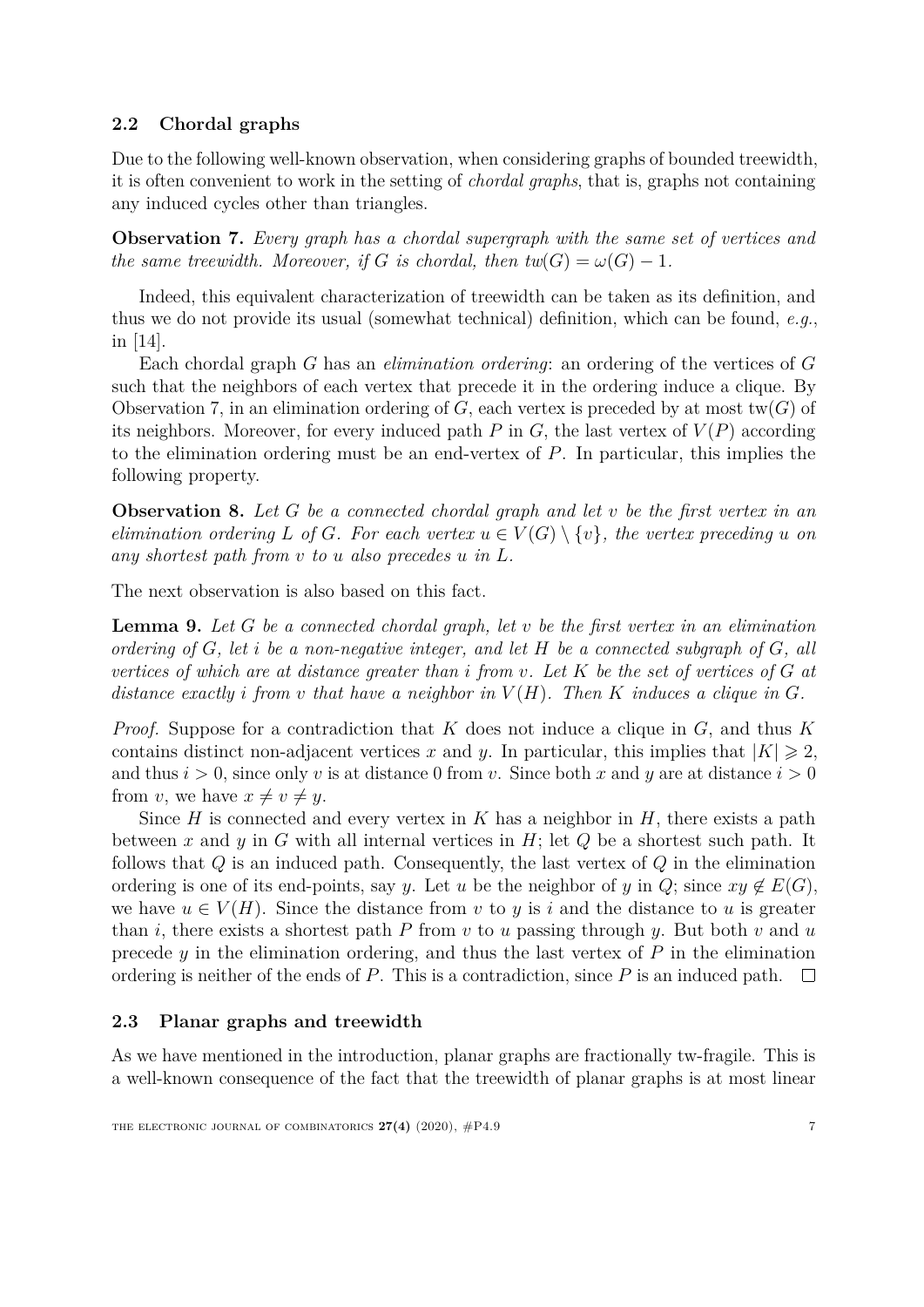in their radius, which follows from ideas of Robertson and Seymour [\[13\]](#page-26-3) and Baker [\[1\]](#page-25-0). The version we use, together with a short proof, can be found in a work by Eppstein [\[6,](#page-25-4) Lemma 4].

#### <span id="page-7-1"></span>**Theorem 10.** *Every planar graph of radius at most d has treewidth at most* 3*d.*

The fractional tw-fragility now follows by a standard layering argument [\[1,](#page-25-0) [7\]](#page-25-5), which we restate in our notation.

#### <span id="page-7-0"></span>**Corollary 11.** *The class of planar graphs is fractionally tw-fragile at rate*  $r(a) = 3a - 3$ *.*

*Proof.* Let *G* be a planar graph, without loss of generality connected, and let *a* be a positive integer, at least 2 since the statement is trivial for  $a = 1$ . Let *v* be an arbitrary vertex of *G* and for every non-negative integer *i*, let  $L_i$  be the set of vertices of *G* at distance exactly *i* from *v*. For  $i \in \{0, \ldots, a-1\}$ , set  $X_i := L_i \cup L_{i+a} \cup L_{i+2a} \cup \cdots$  and consider any component *C* of the graph  $G - X_i$ . There is some integer *j* such that *C* contains only vertices at distance between  $i + ja + 1$  and  $i + ja + a - 1$  from *v*. Let *G*<sup>*'*</sup> be the graph obtained from *G* by deleting all vertices at distance at least  $i + ja + a$  from *v* and by contracting all vertices at distance at most max $(i + ja, 0)$  from *v* to a single vertex *x*. Clearly, G' is a minor of  $G$ , and thus  $G'$  is planar. Moreover, every vertex of  $G'$  is at distance at most *a* − 1 from *x* and  $C \subseteq G'$ . Consequently,  $tw(C) \leq w(G') \leq 3a - 3$  by Theorem [10.](#page-7-1) Since this is the case for every component of  $G - X_i$ , we have tw $(G - X_i) \leq 3a - 3$ , and thus  $X_i \in G_{\text{tw} \downarrow 3a-3}$ . Since the uniform distribution on  $\{X_0, \ldots, X_{a-1}\}$  is  $(1/a)$ -thin, planar graphs are fractionally tw-fragile at rate  $r(a) = 3a - 3$ . □

Pilipczuk and Siebertz [\[12\]](#page-25-6) demonstrated another relationship between planar graphs and graphs of bounded treewidth. Given a partition  $P$  of vertices of a graph *G*, let  $G/P$ be the graph obtained from  $G$  by contracting each part of  $\mathcal P$  to a single vertex and suppressing the arising loops and parallel edges. A path *P* in a graph *G* is *geodesic* if for every  $x, y \in V(P)$ , the distance between x and y in G is the same as their distance in P. Pilipczuk and Siebertz [\[12\]](#page-25-6) proved that every planar graph *G* admits a partition  $\mathcal P$  of its vertices such that  $G/P$  has treewidth at most 8 and each part of P induces a geodesic path in *G*.

We need a variation which follows from a result proved by Dujmović *et al.*[\[4\]](#page-25-7). In a rooted tree *T*, a *vertical path* is an initial segment of a path from a vertex of *T* to the root; the *lower endpoint* of a vertical path is its vertex farthest from the root. Suppose *T* is a spanning tree of a graph *G*. Then a *tripod* is the union of the vertex sets of up to three pairwise disjoint vertical paths in *T* whose lower endpoints induce a clique in *G*.

<span id="page-7-2"></span>**Theorem 12** (Dujmović *et al.* [\[4,](#page-25-7) Theorem 16])**.** *For every plane triangulation G and every rooted spanning tree T of G, there exists a partition* P *of G into tripods such that G/*P *has treewidth at most 3.*

We can in fact say a bit more; note that the minor  $G/\mathcal{P}$  of *G* is again a plane triangulation (after suppressing faces of length 1 and 2, but keeping non-facial loops and parallel edges), and thus by the following lemma, it is actually chordal.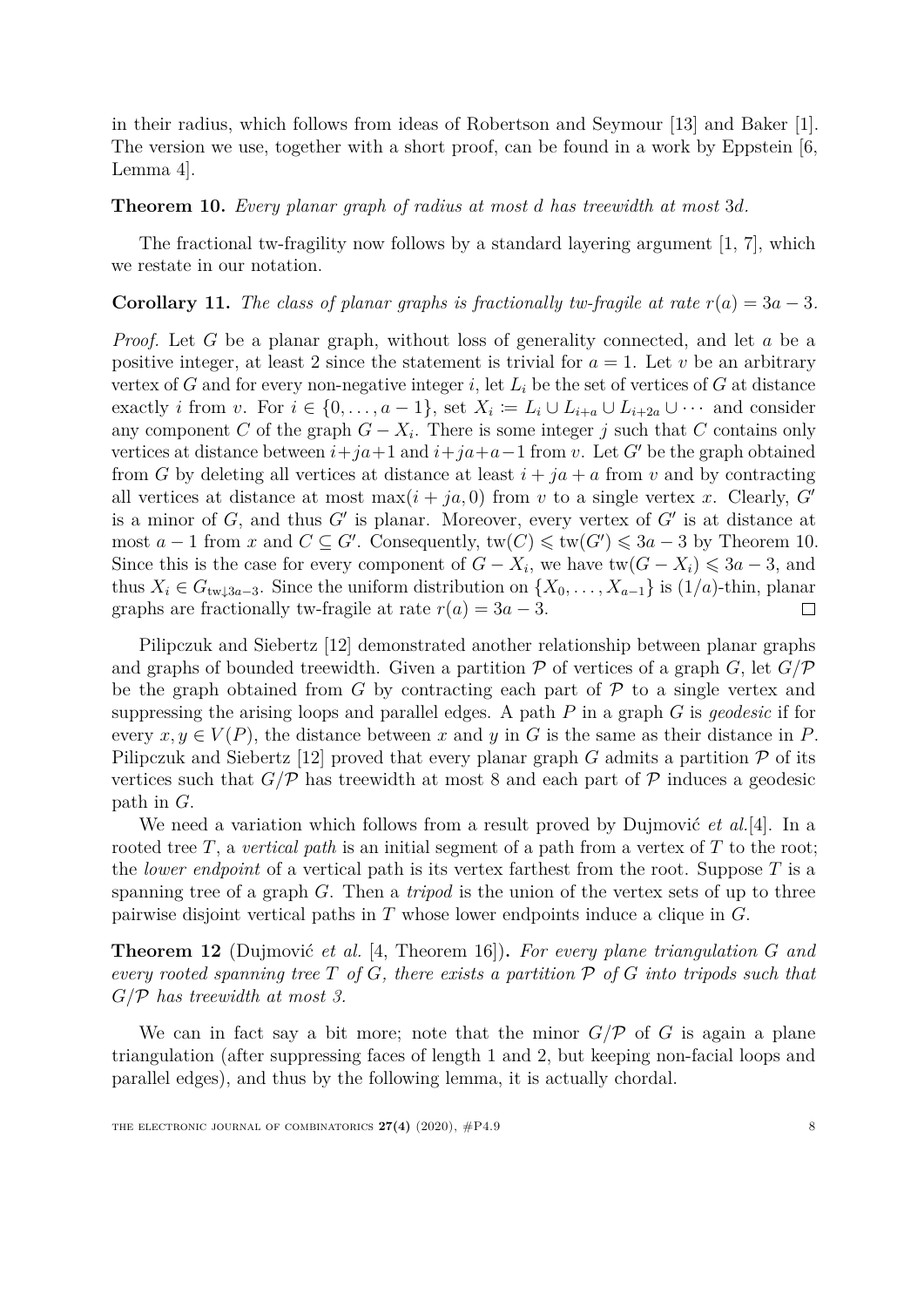<span id="page-8-1"></span>**Lemma 13.** *Let H be a multigraph triangulating the plane. If H has treewidth at most 3, then the underlying simple graph of H is chordal.*

*Proof.* Suppose for a contradiction that *C* is an induced cycle in *H* of length at least four. By contracting all but four edges of *C* if necessary, we can assume *C* to have length exactly four. For each 2-cycle *K* in *H*, delete the vertices contained in the face of *K* disjoint from *C* and suppress the resulting 2-face, so that we can assume *H* does not have parallel edges. Since  $H$  is a triangulation, it does not have loops, either, and thus  $H$  is a simple graph. Consequently,  $H - C$  has exactly two components (one drawn in each face of  $C$ ), and contracting each of these components to a single vertex, we deduce from the fact that *H* triangulates the plane that *H* contains the octahedron graph as a minor. However, this graph has treewidth four, which is a contradiction.  $\Box$ 

If *T* is a rooted breadth-first search spanning tree in some graph *G*, then all vertical paths in *T* are geodesic in *G*. Hence, applying Theorem [12](#page-7-2) to such a spanning tree and using Lemma [13,](#page-8-1) we obtain the following result. We say that a partition  $P$  of the vertices of *G* is *trigeodesic* if every part of  $P$  induces in *G* a connected subgraph whose vertex set is covered by at most three geodesic paths of *G*.

<span id="page-8-3"></span>**Theorem 14.** *For every plane triangulation G, there exists a trigeodesic partition* P *of*  $V(G)$  *such that*  $G/P$  *is chordal and has treewidth at most* 3*.* 

# <span id="page-8-0"></span>**3 Maximum component size**

Recall that  $\star$ (*G*) is the maximum of the orders of the components of the graph *G*. The parameter  $\chi_{\star,b}$  has been intensively studied under the name *clustered chromatic number* [\[16\]](#page-26-0), and is among the most natural relaxations of the chromatic number. Clustered coloring specializes to the usual notion of vertex coloring, in the sense that  $\chi_{\star,1}(G) = \chi(G)$ .

In the special case of planar graphs, clustered chromatic number is in general no better than ordinary chromatic number: for every integer *b*, there exists a planar graph  $G_b$  such that  $\chi_{\star,b}(G_b) = 4$ . These graphs  $G_b$  necessarily have unbounded maximum degree: Esperet and Joret [\[8\]](#page-25-8) proved that for every  $\Delta$ , there exists *b* such that every planar graph *G* of maximum degree at most  $\Delta$  satisfies  $\chi_{\star,b}(G) \leq 3$ . Moreover, the Hex lemma implies that this bound cannot be improved. The situation is different in the fractional setting due to Lemma [2,](#page-4-0) since planar graphs of bounded maximum degree are fractionally  $\star$ -fragile (the assumption of bounded maximum degree is necessary by Lemma [5\)](#page-5-0). In fact, Dvořák [\[5\]](#page-25-1) proved fractional  $\star$ -fragility in much greater generality, for all classes of bounded maximum degree with strongly sublinear separators.

<span id="page-8-2"></span>**Theorem 15** (Dvořák [\[5\]](#page-25-1)). Let  $\beta$  be a real number in  $(0,1]$ . For every function  $s(n)$  =  $O(n^{1-\beta})$  and every integer  $\Delta$ , there exists a function *r* such that every graph with balanced *s*-separators and maximum degree at most  $\Delta$  is fractionally  $\star$ -fragile at rate r.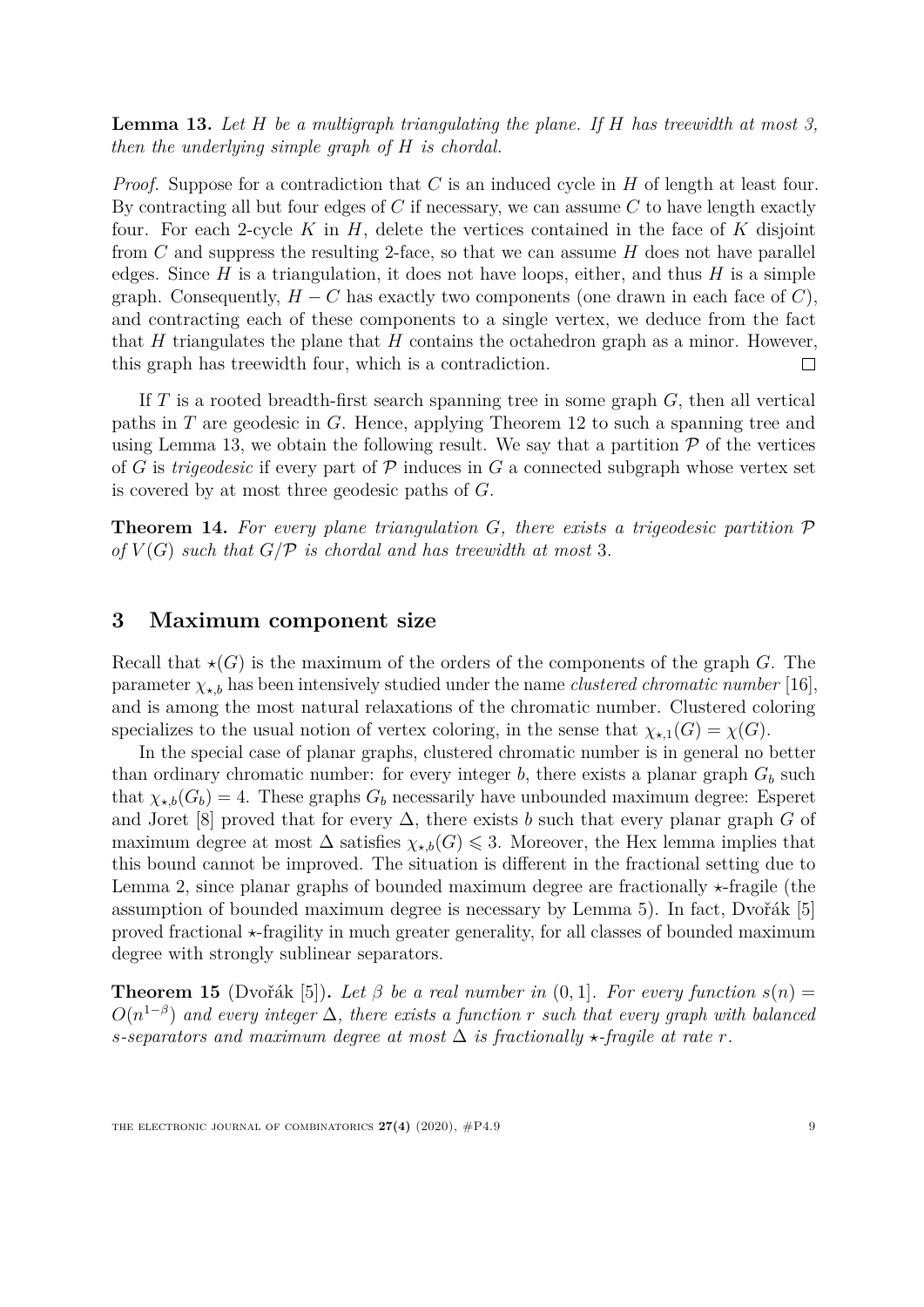Let us remark that the argument used to prove Theorem [15](#page-8-2) gives a very bad bound on the rate r, especially compared to the polynomial  $\star$ -breakability bound from Theorem [4.](#page-5-1) As shown by Lipton and Tarjan [\[9\]](#page-25-9), planar graphs have balanced *s*-separators for  $s(n) = 3\sqrt{n}$ , and thus they are  $\star$ -breakable at rate  $O(a^2)$ . Considering Observation [3,](#page-5-2) it is natural to ask whether (subject to a bound on the maximum degree) planar graphs are also fractionally  $\star$ -fragile at quadratic rate  $O(a^2)$ . As our first result, we show that this is not the case, even for much more restricted graph classes.

<span id="page-9-0"></span>**Theorem 16.** Let  $\Delta \geq 3$  *be an integer and let* G *be a class of graphs that contains all trees of maximum degree at most*  $\Delta$ *. If* G *is fractionally*  $\star$ -*fragile at rate r, then*  $r(a) \geq (\Delta - 1)^{a-3}$ *for every integer*  $a \geq 4$ *.* 

*Proof.* Fix an integer  $a \ge 4$ . Let T be the complete rooted  $(\Delta - 1)$ -ary tree of depth d (the root has depth 0 and the leaves have depth *d*, every non-leaf vertex has exactly  $\Delta - 1$ children), where  $d \geq 3a - 1$ . We aim to use Lemma [6.](#page-5-3) For every vertex  $v \in V(T)$ at depth *k*, let  $w(v) := (\Delta - 1)^{-k}$ , so  $w(V(T)) = d + 1$ . We prove that, for every set  $X \subseteq V(T)$  with  $w(X) \leq (d+1)/a$ , the forest  $T - X$  contains a component with at least  $(\Delta - 1)^{a/(1 + a/(d+1)) - 3}$  vertices.

Consider any set  $X \subseteq V(T)$  such that  $w(X) \leq (d+1)/a$ . Let X' consist of X and the root of *T*; we have  $w(X') \leq 1 + (d+1)/a$ . For a vertex  $v \in X'$ , let  $C_v$  be the set of all descendants of *v* in *T* (including *v* itself) that can be reached without passing through another vertex of *X'*. Then  $\{C_v : v \in X'\}$  is a partition of  $V(T)$ . For  $v \in X'$ , set  $\rho(v) \coloneqq w(C_v)/w(v)$ . We have

$$
\frac{\sum_{v \in X'} w(v)\rho(v)}{w(X')} = \frac{\sum_{v \in X'} w(C_v)}{w(X')} = \frac{w(V(T))}{w(X')}
$$

$$
\geq \frac{d+1}{(d+1)/a+1} = \frac{1}{1+a/(d+1)} \cdot a.
$$

Let  $a' \coloneqq \frac{1}{1+a/(d+1)} \cdot a$ , and note that  $a' \geqslant \frac{3}{4}$  $\frac{3}{4}a \geqslant 3$  because  $d \geqslant 3a - 1$  and  $a \geqslant 4$ . Since the left side of the above inequality is a weighted average of the values  $\rho(v)$  for  $v \in X'$ , there exists  $v \in X'$  such that  $\rho(v) \geq a'$ , and thus  $w(C_v) \geq a'w(v)$ .

For each non-negative integer *i*, let  $n_i$  be the number of vertices in  $C_v$  whose depth is by *i* larger than the depth of *v*, so that  $w(C_v) = w(v) \sum_{i \geq 0} (\Delta - 1)^{-i} \cdot n_i$ , and thus  $a' \leq$  $\sum_{i\geqslant 0} (\Delta - 1)^{-i} \cdot n_i$ . Subject to this inequality and to the constraints  $n_i \leqslant (\Delta - 1)^i$  for every *i*, the value  $|C_v| = \sum_{i \geq 0} n_i$  is minimized when  $n_i = (\Delta - 1)^i$  for  $i \in \{0, ..., m - 1\}$ and  $n_i = 0$  for  $i \geq m+1$  where  $m = \lfloor a' \rfloor \geq 3$  (as can be seen by a standard weight-shifting argument). It follows that

$$
|C_v| \geqslant \sum_{i=0}^{m-1} (\Delta - 1)^i = \frac{(\Delta - 1)^m - 1}{\Delta - 2} \geqslant \frac{(\Delta - 1)^{a'-1} - 1}{\Delta - 2} \geqslant (\Delta - 1)^{a'-2} + 1.
$$

Consequently,  $T[C_v] - v$  has a component with at least  $(\Delta - 1)^{a'-3}$  vertices (since *v* has  $\Delta - 1$ ) children in *T*), giving the same lower bound on  $\star$ (*T* − *X*). By Lemma [6,](#page-5-3) we conclude that  $r(a) \geqslant (\Delta - 1)^{a'-3}$ . Because this inequality holds for all  $d \geqslant 3a-1$  and  $\lim_{d \to \infty} a' = a$ , the statement of the lemma follows.  $\Box$ 

THE ELECTRONIC JOURNAL OF COMBINATORICS  $27(4)$  (2020),  $\#P4.9$  10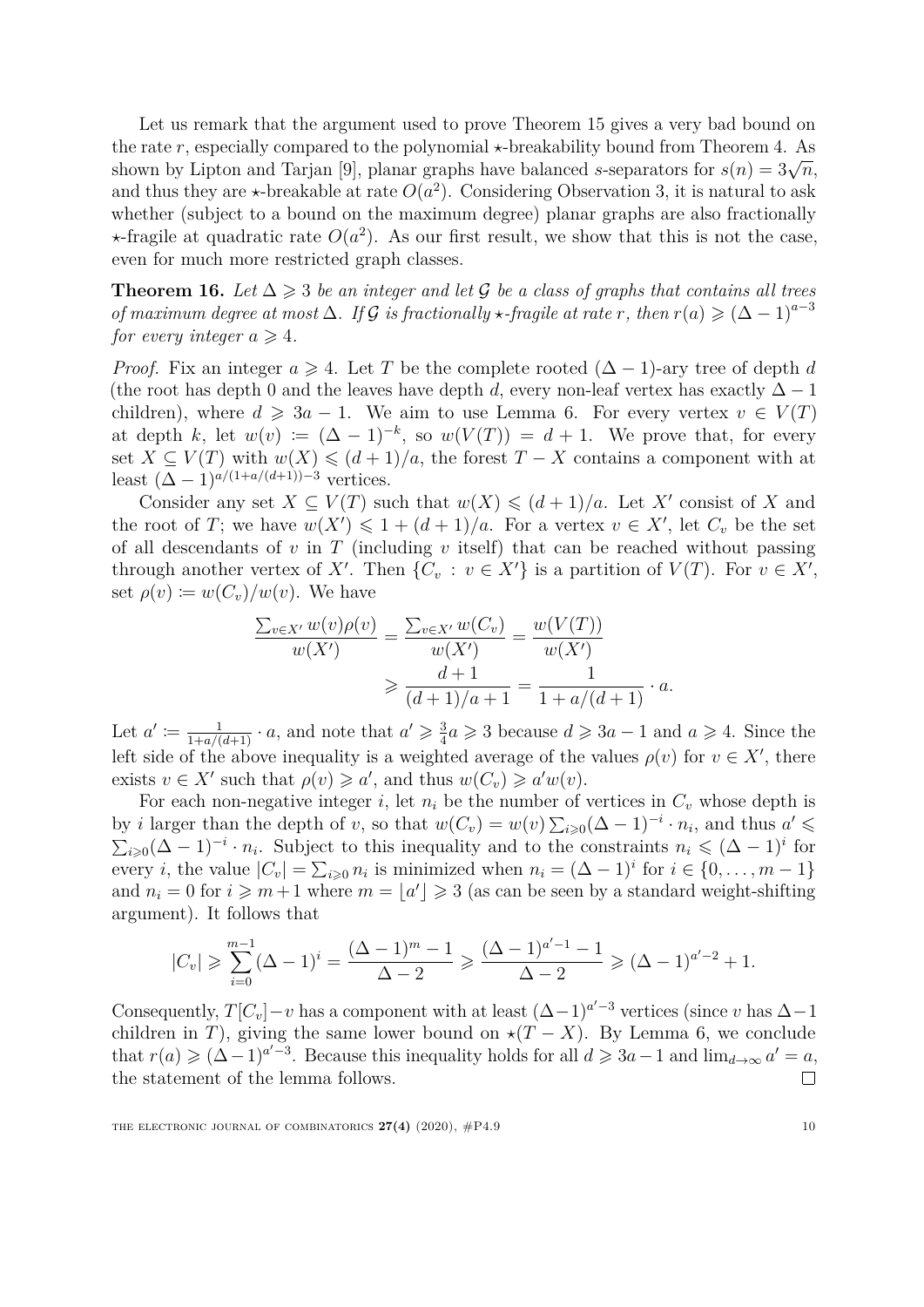Conversely, many interesting graph classes, including planar graphs, nearly match the lower bound provided by Theorem [16.](#page-9-0) We start by an argument for graphs with bounded treewidth. We use the following well-known fact [\[14,](#page-26-2) (2.6)].

<span id="page-10-0"></span>**Observation 17.** *Let k be an integer. If G is a graph of treewidth less than k and Z a subset of vertices of G, then G has a separation* (*D, B*) *of order at most k such that*  $|Z \setminus D| \leqslant \frac{2}{3}$  $\frac{2}{3}$ |Z| and  $|Z \setminus B| \leq \frac{2}{3}$  $\frac{2}{3}|Z|$ .

Iterating this splitting procedure, we obtain the following generalization.

<span id="page-10-1"></span>**Lemma 18.** Let *k*, *s* and *p* be positive integers such that  $s \geq 12k$ . If G is a graph of *treewidth less than k and W a subset of vertices of G of order at most ps, then there exists a* set  $C ⊆ V(G)$  *and non-empty sets*  $A_1, \ldots, A_t ⊆ V(G)$  *for some*  $t < 6p$  *such that* 

- $(i) |C| < 6pk;$
- $(iii)$   $|A_i \cap (C \cup W)| \leq s$  *for each*  $i \in \{1, ..., t\}$ ;
- $(iii)$  *G* = *G*[*A*<sub>1</sub>] ∪ · · · ∪ *G*[*A*<sub>*t*</sub>]*; and*
- *(iv)*  $A_i \cap A_j \subseteq C$  *if*  $1 \leq i < j \leq t$ *.*

*Proof.* We inductively define  $\mathcal{A}_i$  and  $C_i$  for  $i \in \{0, ..., t-1\}$ . Let  $\mathcal{A}_0 := \{V(G)\}$ and  $C_0 := \emptyset$ . For  $i \geq 0$ , if there exists  $X_i \in \mathcal{A}_i$  such that  $|X_i \cap (C_i \cup W)| > s$ , we apply Observation [17](#page-10-0) to  $G[X_i]$  with the subset  $Z_i := X_i \cap (C_i \cup W)$  of vertices, obtaining a separation  $(D_i, B_i)$  of  $G[X_i]$  of order at most *k*; and we let  $\mathcal{A}_{i+1} := (\mathcal{A}_i \setminus \{X_i\}) \cup \{D_i, B_i\}$ and  $C_{i+1} := C_i \cup (D_i \cap B_i)$ . If no such element X exists, the procedure stops and we set  $t := i + 1, C := C_i$  and  $\{A_1, \ldots, A_t\} := A_i$ . Assuming the construction stops, it is clear the conditions (ii), (iii) and (iv) hold. Since  $|C_{i+1} \setminus C_i| \leq k$  for  $i \in \{0, \ldots, t-2\}$ , it suffices to argue that the construction stops with  $t < 6p$ . Without loss of generality, we can assume that the construction does not stop in the first step, *i.e.*, that  $|W| > s$ .

If  $0 \leq i \leq t-1$  and  $X \subseteq V(G)$ , we let  $\partial_i X := |X \cap (C_i \cup W)|$ . Suppose that  $i \leq t-2$ . Note that if  $X \in \mathcal{A}_i$  and  $X \neq X_i$ , then  $X \cap C_{i+1} = X \cap C_i$ , since  $C_{i+1} \setminus C_i \subseteq X_i \setminus C_i$  is disjoint from *X*; hence,  $\partial_{i+1}X = \partial_iX$ . By the choice of the separation  $(D_i, B_i)$ , we have

$$
\partial_{i+1}D_i \geqslant |D_i \cap Z_i| = |Z_i| - |Z_i \setminus D_i| \geqslant |Z_i|/3 > s/3,
$$

and symmetrically  $\partial_{i+1}B_i > s/3$ . We conclude that if  $0 \leq i \leq t-1$ , then

$$
\sum_{X \in \mathcal{A}_i} \partial_i X > |\mathcal{A}_i| s/3 = (i+1)s/3.
$$

On the other hand,

$$
\partial_{i+1}D_i+\partial_{i+1}B_i\leqslant \partial_iX_i+2|D_i\cap B_i|=\partial_iX_i+2k,
$$

and thus

$$
\sum_{X \in \mathcal{A}_{i+1}} \partial_{i+1} X \leq 2k + \sum_{X \in \mathcal{A}_i} \partial_i X.
$$

THE ELECTRONIC JOURNAL OF COMBINATORICS  $27(4)$  (2020),  $\#P4.9$  11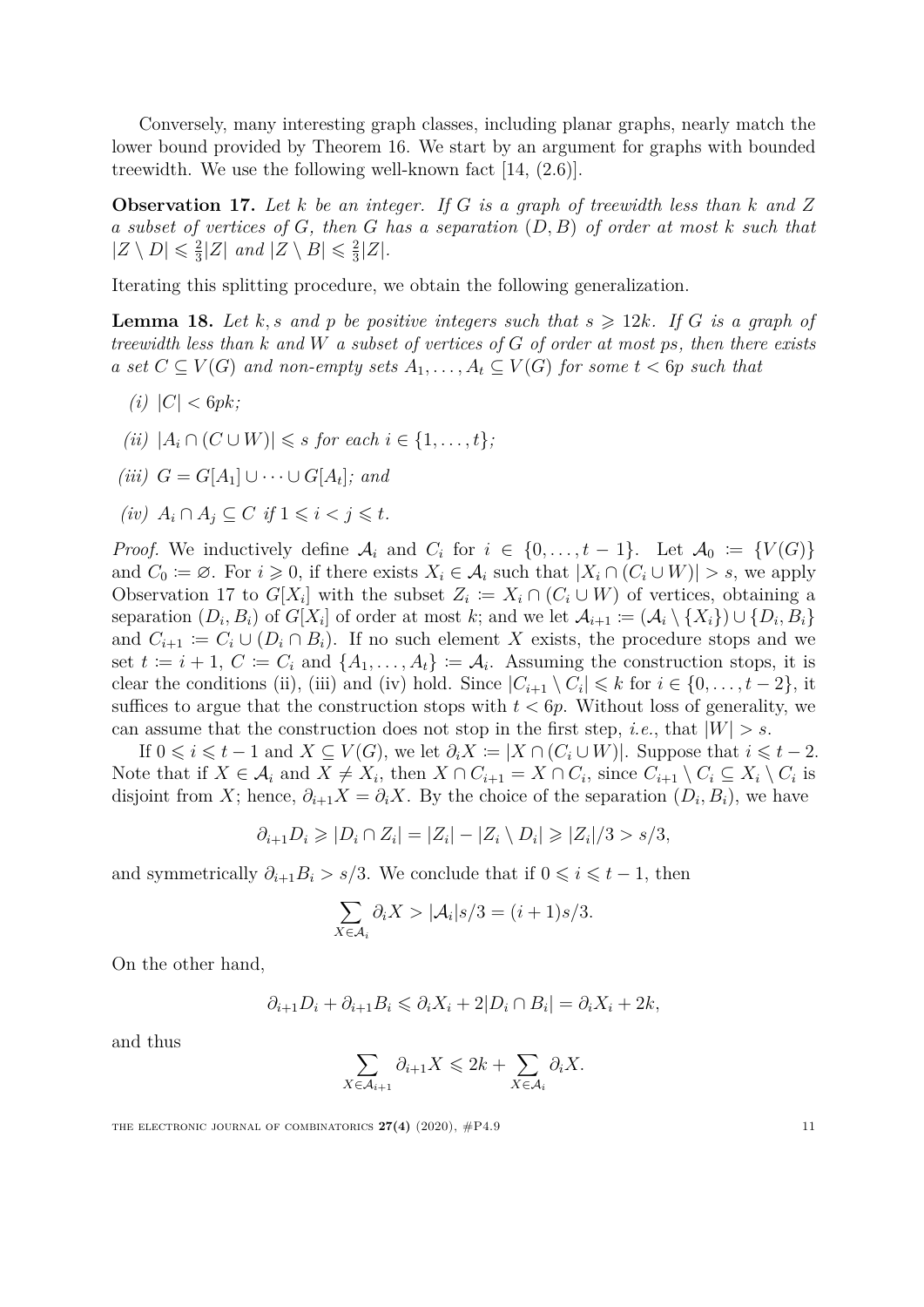By induction, we conclude that for  $i \in \{0, \ldots, t-1\}$ , we have

$$
\sum_{X \in \mathcal{A}_i} \partial_i X \le |W| + 2ik \le ps + 2ik \le (p + i/6)s.
$$

Combining the inequalities, we obtain  $(i + 1)/3 < (p + i/6)$ , and hence  $i < 6p - 2$ . Consequently, the construction stops with  $t < 6p$ .  $\Box$ 

<span id="page-11-1"></span>**Corollary 19.** Let k, s and p be positive integers such that  $s \geq 12k$ . If G is a graph of *treewidth less than k and W a subset of vertices of G of order at most ps, then there exists a* set  $C ⊆ V(G) \setminus W$  *and a partition*  $E_1, \ldots, E_t$  *of*  $V(G) \setminus (C \cup W)$  *for some*  $t < 6p$  *such that*

- $(i) |C| < 6pk;$
- *(ii) for each*  $i \in \{1, \ldots, t\}$ *, at most s vertices in*  $C \cup W$  *have a neighbor in*  $E_i$ *;*
- *(iii) for each non-isolated vertex*  $v$  *in*  $C$ *, either*  $v$  *has a neighbor in*  $C \cup W$ *, or in at least two of the sets*  $E_1, \ldots, E_t$ *;*

$$
(iv) \ \ G = G[C \cup W \cup E_1] \cup \cdots \cup G[C \cup W \cup E_t].
$$

*Proof.* Apply Lemma [18](#page-10-1) and replace *C* by  $C \setminus W$  if necessary, so that  $C \cap W = \emptyset$ . Let  $E_i := A_i \setminus (C \cup W)$  for  $i \in \{1, \ldots, t\}$ , and remove from the list  $E_1, \ldots, E_t$  the empty sets. Finally, if a vertex  $v \in C$  has a neighbor in  $E_i$  and no neighbor in  $\cup_{j\neq i} E_j$  for some  $i \in \{1, \ldots, t\}$ , then we can replace  $C$  by  $C \setminus \{v\}$  and  $E_i$  by  $E_i \cup \{v\}$ .  $\Box$ 

A *tree partition*  $(T, \beta)$  of a graph *G* consists of a tree *T* and a function  $\beta$  that to each vertex of *T* assigns a subset of vertices of *G*, such that

- the sets  $\beta(v)$  for  $v \in V(T)$  are pairwise disjoint and form a partition of  $V(G)$ ; and
- if distinct vertices *x* and *y* of *T* are not adjacent, then *G* does not contain any edge with one end in  $\beta(x)$  and the other in  $\beta(y)$ .

Equivalently, the graph obtained from *G* by contracting each set  $\beta(x)$  for  $x \in V(T)$  to a single vertex (and removing loops and multiple edges) is a subgraph of *T*. In a *rooted tree partition*, the tree *T* is additionally rooted. The *depth* of a vertex *v* of *T* is the length of the path in  $T$  from  $v$  to the root; in particular, the depth of the root is 0. The depth of  $T$  is the maximum of the depths of its vertices. For a subtree  $S \subseteq T$ , let  $\beta(S) \coloneqq \bigcup_{v \in V(S)} \beta(v)$ . The subtree *S* is naturally rooted in the vertex of *S* nearest to the root of *T*. For every integer *a*, the *depth-a order* of the rooted tree partition is the maximum of  $|\beta(S)|$  over all subtrees *S* of *T* of depth at most  $a - 2$ . We use the following simple observation.

<span id="page-11-0"></span>**Lemma 20.** Let  $r: \mathbb{N} \to \mathbb{R}_0^+$  be a non-decreasing function. If for every positive integer a, *the graph G admits a rooted tree partition*  $(T_a, \beta)$  *of depth-a order at most*  $r(a)$ *, then G is fractionally*  $\star$ *-fragile at rate r.*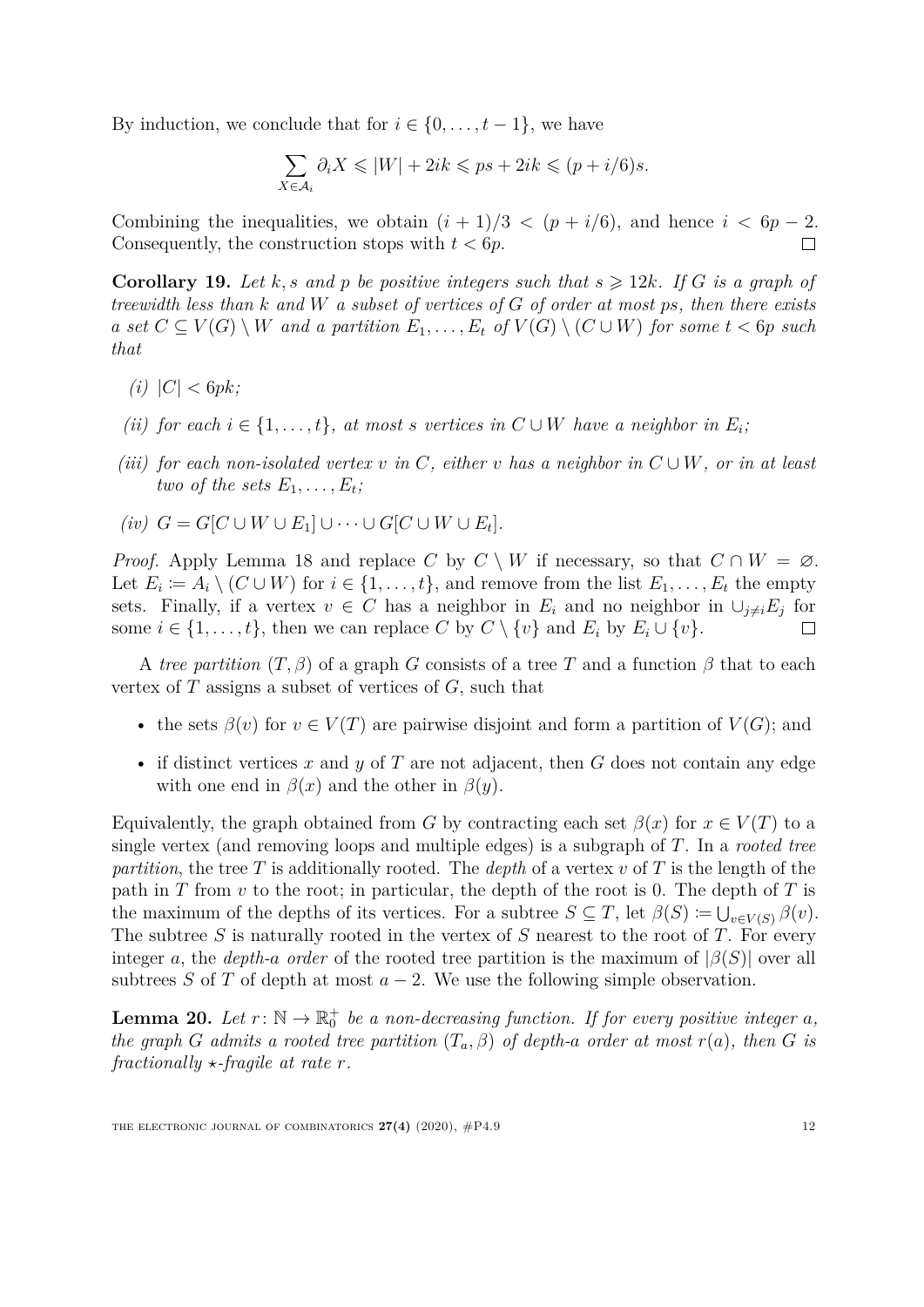*Proof.* Let *a* be a positive integer. For each  $i \in \{0, \ldots, a-1\}$ , let  $L_i$  be the set of vertices of  $T_a$  whose depth belongs to  $\{i + ja : j \in \{0, 1, 2, \ldots\}\}\$  and let  $X_i \coloneqq \bigcup_{v \in L_i} \beta(v)$ . By the definition of a tree partition, the vertex set of each component of  $G - X_i$  is contained in  $\beta(S)$ for a component *S* of  $T_a - L_i$ . Each component of  $T_a - L_i$  is a tree of depth at most  $a - 2$ , and hence  $|\beta(S)| \leq r(a)$ . Consequently,  $\star(G - X_i) \leq r(a)$ , and thus  $\overline{X_i} \in G_{\star \downarrow r(a)}$ . Note that  $X_i \cap X_j = \emptyset$  if  $i \neq j$ . Considering the uniform distribution on  $\{X_0, \ldots, X_{a-1}\}$ , which is  $(1/a)$ -thin, we conclude that *G* is fractionally  $\star$ -fragile at rate *r*. П

For example, if  $\Delta \geq 3$  and T is a tree of maximum degree at most  $\Delta$ , then we can root *T* and define  $\beta(v) := \{v\}$  for every  $v \in V(T)$ , thereby obtaining a rooted tree partition of *T* of depth-*a* order  $O((\Delta - 1)^{a-2})$ . It thus follows from Lemma [20](#page-11-0) that trees of maximum degree at most  $\Delta$  are fractionally  $\star$ -fragile at rate  $O((\Delta - 1)^{a-2})$ , essentially matching the bound from Theorem [16.](#page-9-0)



<span id="page-12-1"></span>Figure 1: A tree decomposition (right) of the graph with 9 vertices on the left obtained by following the construction in the proof of Lemma [21,](#page-12-0) illustrating the case where  $|W| \le$  $(\Delta - 1)^{b-1}$ *s* (for some integer  $b \ge 2$ ).

We now construct good tree partitions for graphs of bounded treewidth and maximum degree.

<span id="page-12-0"></span>**Lemma 21.** *Let*  $a, b, k$  *and*  $\Delta$  *be positive integers with*  $\Delta \geq 3$  *and*  $a \geq b$ *. If G is a connected graph of treewidth less than*  $k$  *and maximum degree at most*  $\Delta$ *, then*  $G$  *admits a rooted tree partition*  $(T, \beta)$  *of depth-a order at most*  $12k(\Delta - 1)^{a+b-1}(1 + 6^{a/b})$ .

*Proof.* Let  $s = 12k$ . We construct the tree partition starting from the root and adding children as described below. It might be helpful to look at Figures [1](#page-12-1) and [2](#page-14-2) while reading the construction. To every vertex *v* of *T* will be associated, in addition to  $\beta(v)$ , three sets, namely  $\sigma(v)$ ,  $\gamma(v)$  and  $\kappa(v)$ . When considering a vertex *v* with parent *z* in *T*, two of these will already have been defined in one of the previous steps: the set  $\sigma(v) \subseteq V(G) \setminus \beta(z)$ , which at the end of the construction will be equal to  $\beta(S)$  for the subtree *S* of *T* consisting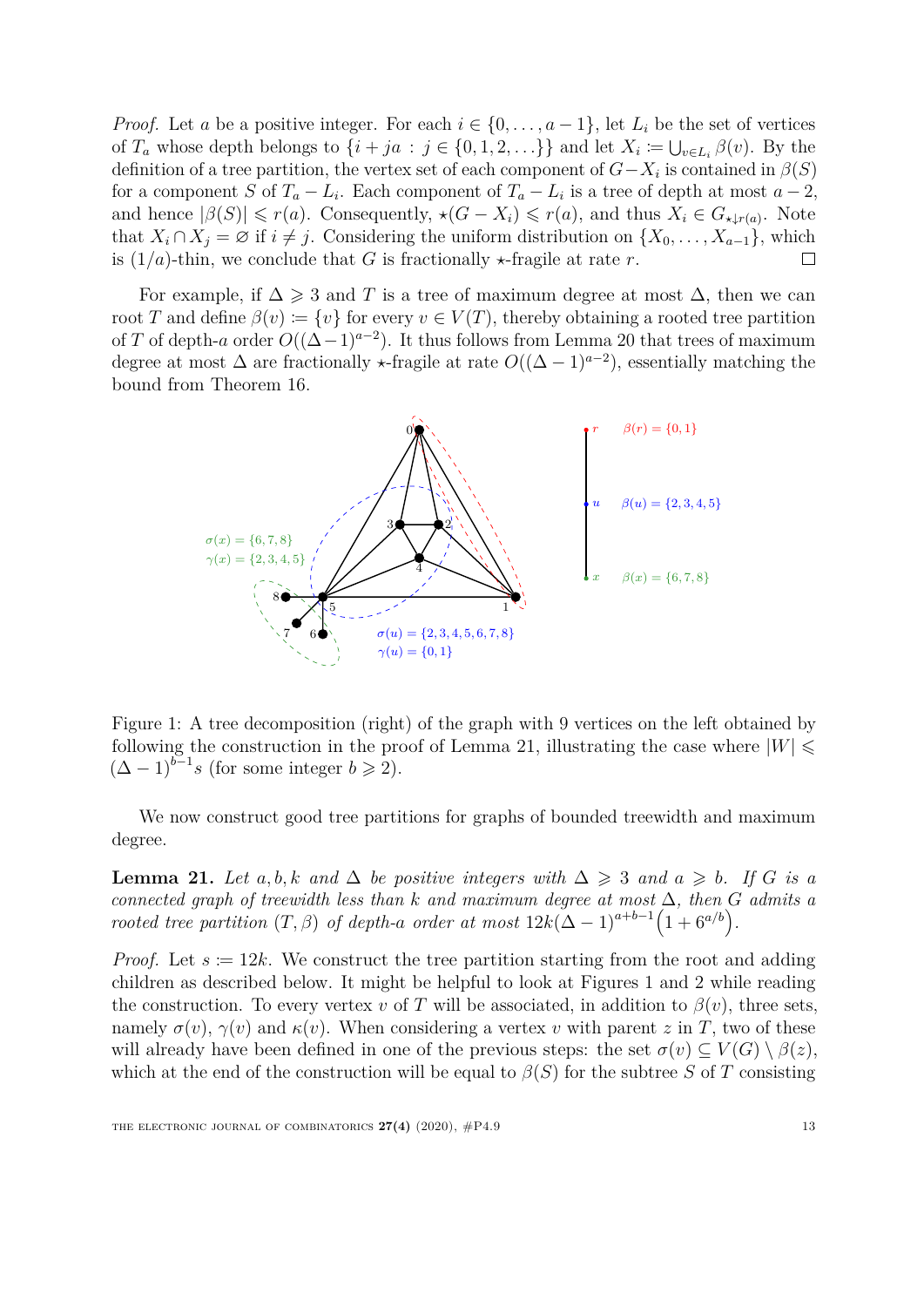of *v* and all its descendants, and the set  $\gamma(v) \subseteq \beta(z)$ , which is of size at most  $(\Delta - 1)^{b-1} s$ and such that in *G*, all neighbors of vertices from  $\sigma(v)$  are contained in  $\sigma(v) \cup \gamma(v)$ , and each vertex in  $\gamma(v)$  has at most  $\Delta - 1$  neighbors in  $\sigma(v)$ . The set  $\kappa(v)$ , which must be contained in  $\beta(v)$ , is defined when *v* is considered; its role becomes clear later.

Clearly, we can assume that  $G$  has at least three vertices. For the root  $r$  of  $T$ , we start the construction by letting  $\beta(r)$  consist of two adjacent vertices of *G* and  $\kappa(r) := \varnothing$ , adding a child *u* of *r* to *T*, and setting  $\sigma(u) := V(G) \setminus \beta(r)$  and  $\gamma(u) := \beta(r)$ . Suppose now that the construction reaches a vertex *v* of *T* with parent *z*. Let *W* be the set of vertices in  $\sigma(v)$  that have a neighbor (in *G*) in  $\gamma(v)$ .

If  $|W| \leq (\Delta - 1)^{b-1}s$ , we let  $\beta(v) := W$  and  $\kappa(v) := \varnothing$ ; when  $\sigma(v) = W$ , then *v* is a leaf of *T*, otherwise, we add a child *x* to *v* and set  $\sigma(x) := \sigma(v) \setminus W$  and  $\gamma(x) := W$  (see Figure [1\)](#page-12-1). Notice that if  $y \in \sigma(x)$ , then all neighbors of *y* in *G* are contained in  $\sigma(v) \cup \gamma(v)$ , since  $\sigma(x) \subseteq \sigma(v)$ . Moreover, because  $y \notin W$  we know that *y* has no neighbor in  $\gamma(v)$ , and hence all neighbors of *y* are contained in  $\sigma(v) = \sigma(x) \cup \gamma(x)$ . Let us also point out that a vertex  $w \in \gamma(x)$  has less than  $\Delta$  neighbors in  $\sigma(x)$ , because *w* has a neighbor in  $\gamma(v)$ , which is disjoint from  $\sigma(v)$ .

Let us consider the case that  $|W| > (\Delta - 1)^{b-1} s$ ; in this case, we say that *v* is a *branching vertex.* Since  $|\gamma(v)| \leq (\Delta - 1)^{b-1}s$  and each vertex in  $\gamma(v)$  has at most  $\Delta - 1$ neighbors in  $\sigma(v)$ , we have  $|W| \leq (\Delta - 1)^b s$ . Let  $C, E_1, \ldots, E_t \subseteq \sigma(v)$  be the sets obtained by applying Corollary [19](#page-11-1) to  $G[\sigma(v)]$  and *W*, with *p* being  $(\Delta - 1)^b$ . We set  $\beta(v) \coloneqq W \cup C$ ,  $\kappa(v) := C$ , we add *t* children  $u_1, \ldots, u_t$  to *v*, and set  $\sigma(u_i) := E_i$  and let  $\gamma(u_i)$  consist of all vertices in  $W \cup C$  with a neighbor in  $E_i$  for  $i \in \{1, \ldots, t\}$  (see Figure [2\)](#page-14-2). Let us point out that  $|\gamma(u_i)| \leqslant s \leqslant (\Delta - 1)^{b-1} s$  by property (ii) from Corollary [19,](#page-11-1) and that vertices in  $\sigma(u_i)$  only have neighbors in  $\sigma(u_i) \cup \gamma(u_i)$  by property (iv) from Corollary [19.](#page-11-1) Let us also remark that each vertex in  $\gamma(u_i)$  has at most  $\Delta - 1$  neighbors in  $\sigma(u_i)$ , since *G* has maximum degree at most  $\Delta$ , each vertex in *W* has a neighbor in  $\gamma(v)$ , and due to the property (iii) from Corollary [19](#page-11-1) for vertices in  $C \cap \gamma(u_i)$ .

Note that since  $|\gamma(v)| \leq s$  when *v* is the child of a branching vertex, and  $|\beta(v)| \leq$  $(\Delta - 1)|\gamma(v)|$  when *v* is not a branching vertex, if *x* and *y* are two distinct branching vertices and  $x$  is an ancestor of  $y$ , then the depth of  $x$  is by at least  $b$  larger than the depth of *y*. Note also that every branching vertex *x* has less than  $6(\Delta - 1)^b$  children and satisfies  $|\kappa(x)| < 6(\Delta - 1)^b k$ .

The described construction clearly results in a rooted tree partition of *G*. Let us now consider any subtree *S* of *T* of depth at most  $a - 2$ , with root *w*. The *level* of a branching vertex *x* of *S* is the number of branching vertices on the path from *x* to *w*, excluding *x* itself; hence, each branching vertex has level at most  $|(a - 2)/b| \leq |a/b|$ . The number of branching vertices of *S* of level *i* is at most  $(6(\Delta - 1)^b)^i$ . If *w* is the root of *T*, then let  $B \coloneqq \beta(w)$ , otherwise let *B* be the set of vertices in  $\sigma(w)$  with a neighbor in  $\gamma(w)$ ; in either case, we have  $|B| \leq (\Delta - 1)^b s$ . Note that each vertex in  $\beta(S)$  is either at distance at most  $a - 2$  from *B*, or at distance at most  $a - 2 - b \cdot i$  from a vertex in  $\kappa(x)$  for some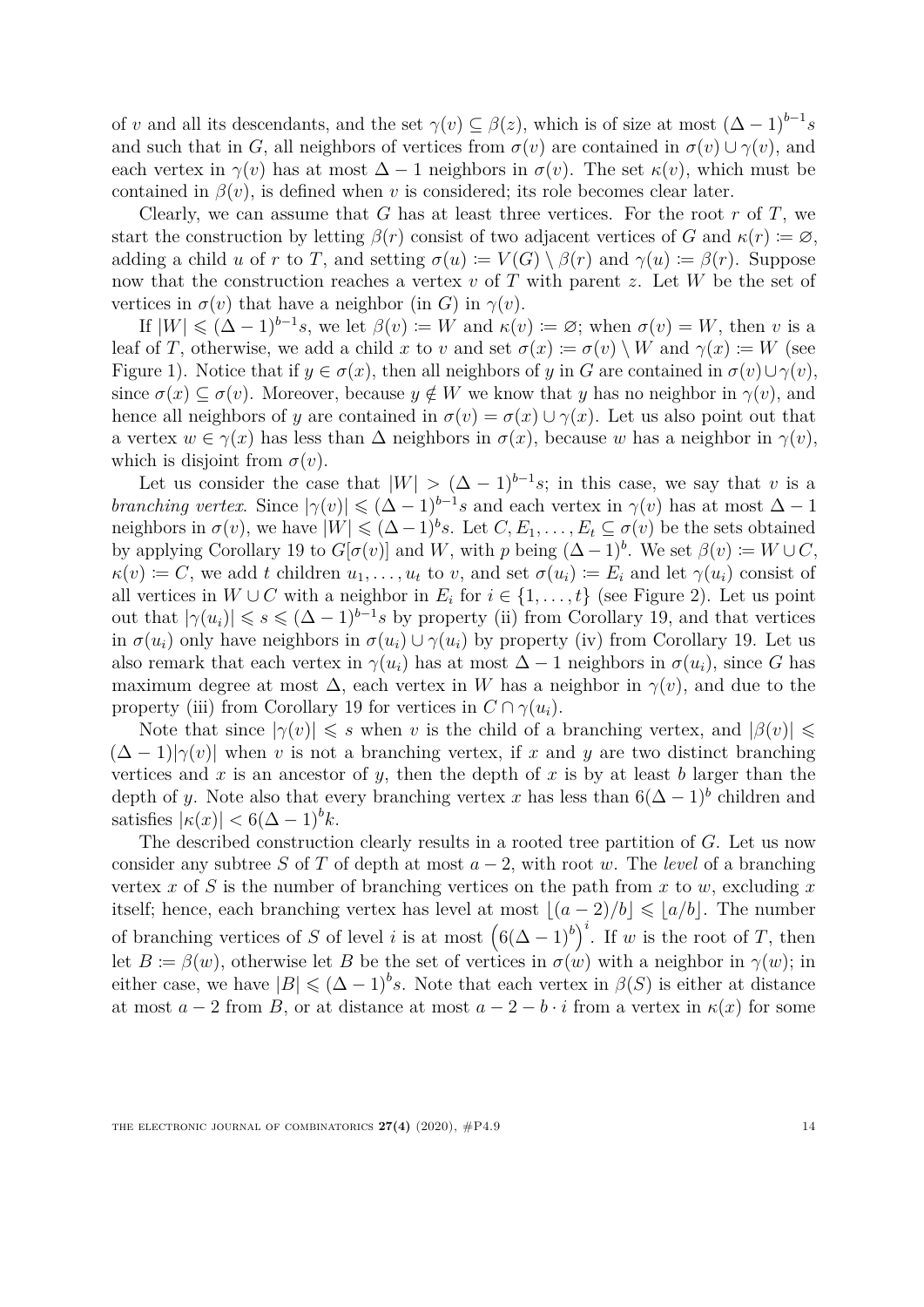branching vertex  $x \in V(S)$  of level *i*. Therefore, we have

$$
|\beta(S)| \le (\Delta - 1)^{a-1} \left( (\Delta - 1)^b s + \sum_{i=0}^{\lfloor a/b \rfloor} \left( 6(\Delta - 1)^b \right)^{i+1} (\Delta - 1)^{-bi} k \right)
$$
  
=  $12k(\Delta - 1)^{a-1} \left( (\Delta - 1)^b + \frac{(\Delta - 1)^b}{2} \sum_{i=0}^{\lfloor a/b \rfloor} 6^i \right)$   
 $\le 12k(\Delta - 1)^{a+b-1} \left( 1 + 6^{a/b} \right),$ 

as required.



<span id="page-14-2"></span>Figure 2: A schematic illustration of the construction of the tree decomposition in the proof of Lemma [21,](#page-12-0) in the case where  $|W| > (\Delta - 1)^{b-1} s$  and *v* is thus a branching vertex.

We now combine Lemmas [20](#page-11-0) and [21,](#page-12-0) choosing  $b = \Theta(\sqrt{a})$  in the latter.

<span id="page-14-0"></span>**Corollary 22.** Let *k* and  $\Delta$  *be positive integers with*  $\Delta \geq 3$ . The class of graphs of *treewidth less than k and maximum degree at most*  $\Delta$  *is fractionally*  $\star$ *-fragile at rate*  $r(a)$  =  $k(\Delta - 1)^{a + O(\sqrt{a})}.$ 

The result can be extended to planar graphs using their fractional tw-fragility; that is, by combining Corollaries [11](#page-7-0) and [22.](#page-14-0)

<span id="page-14-1"></span>**Theorem 23.** For every integer  $\Delta \geq 3$ , the class of planar graphs with maximum degree *at most*  $\Delta$  *is fractionally*  $\star$ *-fragile at rate*  $r(a) = (\Delta - 1)^{a+O(\sqrt{a})}$ .

*Proof.* Let *G* be a planar graph of maximum degree at most  $\Delta$ . Consider an integer  $a > 256$ , let  $a' := [2^{\sqrt{a}}]$ , let  $a'' := a + 1$  and note that  $1/a' + 1/a'' < 1/a$ . Choose  $X \in G_{tw\downarrow 3a'-3}$  at random from the  $(1/a')$ -thin probability distribution given by Corollary [11.](#page-7-0) Then  $G -$ X is a planar graph of treewidth less than  $3a' - 2$  and maximum degree at most  $\Delta$ . Choose  $Y \in (G - X)_{\star \downarrow (3a'-2)(\Delta - 1)^{a''+O(\sqrt{a''})}}$  from the  $(1/a'')$ -thin probability distribution given by Corollary  $22$ , and let  $Z = X \cup Y$ . Then  $\star(G - Z) = \star((G - X) - Y) \le$ 

 $\Box$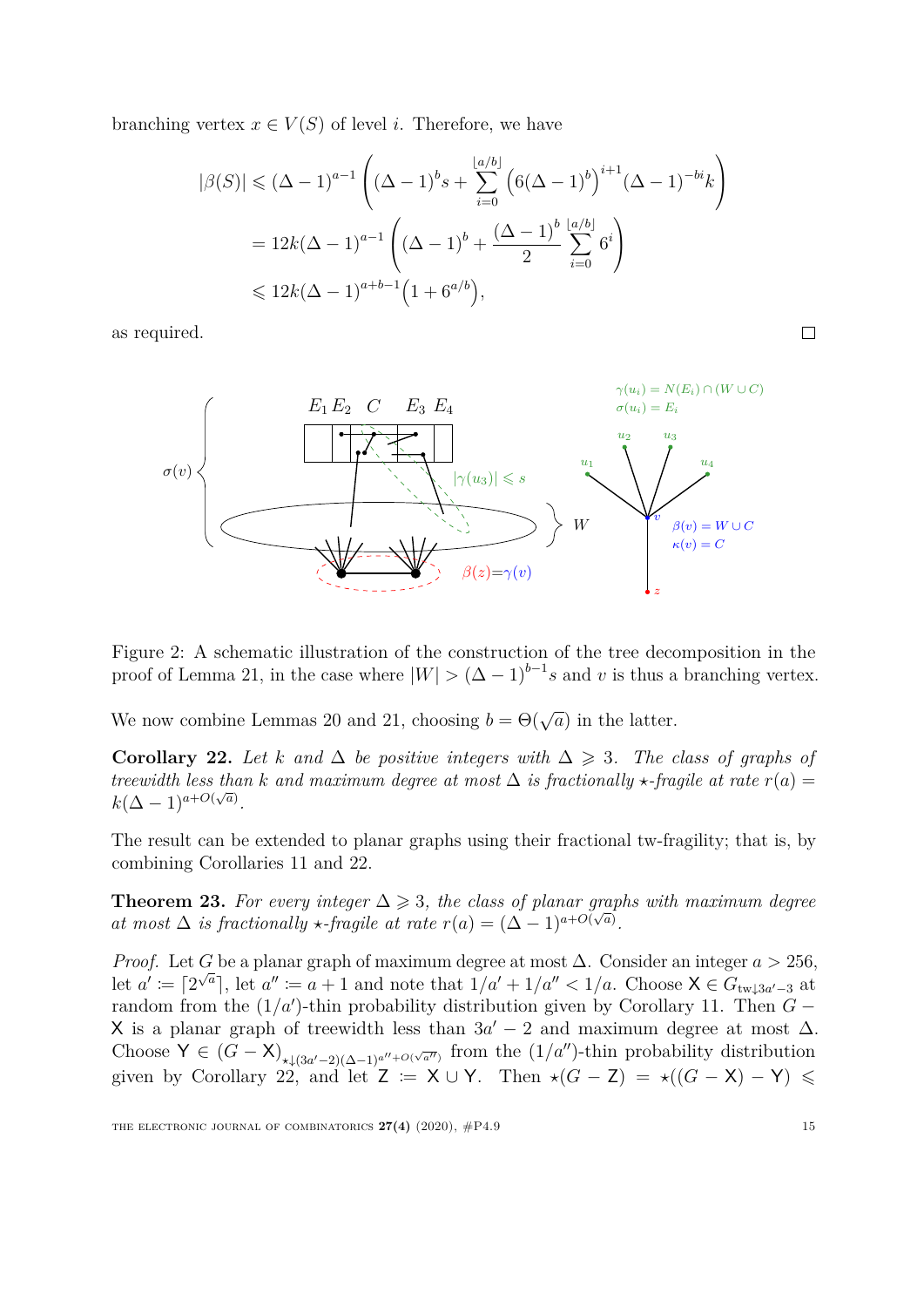

<span id="page-15-1"></span>Figure 3: The graph  $T_3(P_4)$ : the handle is the vertex represented by a square, and the circled part is the jug of the vertex *x*.

 $(3a' - 2)(\Delta - 1)^{a'' + O(\sqrt{a''})} = (\Delta - 1)^{a + O(\sqrt{a})}$ . Consequently, choosing the random set Z in this way gives a probability distribution on  $G_{\star \downarrow (\Delta - 1)^{a + O(\sqrt{a})}}$ , and  $\Pr[v \in \mathbb{Z}] \leqslant \Pr[v \in \mathbb{Z}]$  $X$  +  $\Pr[v \in Y] \leq 1/a' + 1/a'' \leq 1/a$  for every  $v \in V(G)$ . We conclude that *G* is fractionally  $\star$ -fragile at rate  $(\Delta - 1)^{a+O(\sqrt{a})}$ . П

## <span id="page-15-0"></span>**4 Treedepth**

By Lemma [5,](#page-5-0) we cannot hope to extend the results on fractional  $\star$ -fragility to any class with unbounded maximum degree. The natural parameter to consider in graphs with unbounded maximum degree is the *treedepth* [\[11\]](#page-25-10): firstly, stars have treedepth at most 2, and secondly, a connected graph of maximum degree at most ∆ and treedepth at most *d* has at most  $\Delta^d$  vertices, thus giving us about as good a relationship to  $\star$  as one may hope for in the case where the maximum degree is bounded from above. The *treedepth*  $td(G)$  of a graph *G* is the minimum integer *d* for which there exists a rooted tree *T* of depth at most  $d-1$  with vertex set  $V(G)$  such that every edge of G joins a vertex to one of its ancestors or descendants in *T*.

Given Corollary [22](#page-14-0) and the relationship between  $\star$  and td outlined above, one could perhaps hope that graphs of bounded treewidth are fractionally td-fragile at a linear rate. However, this is not the case. For the simplicity of presentation, we only give the counterargument for the case of graphs of treewidth two, but it can be naturally generalized to show that the class of all graphs of treewidth at most *t* cannot be fractionally td-fragile at rate better than  $\Omega(a^t)$ .

For a graph *H* and a non-negative integer *d*, let  $T_d(H)$  be the graph inductively defined as follows:  $T_0(H)$  is the graph consisting of a single vertex *v*, which we call the *handle* of  $T_0(H)$ . For  $d \ge 1$ , let  $T_d(H)$  be the graph obtained from *H* by adding, for each  $x \in V(H)$ , a copy of  $T_{d-1}(H)$  and identifying its handle with x, and finally adding a vertex *v* adjacent to all vertices of *H*; the vertex *v* is the *handle* of  $T_d(H)$ . Figure [3](#page-15-1) gives a representation of  $T_3(H)$  when *H* is the 4-vertex path  $P_4$ . Note that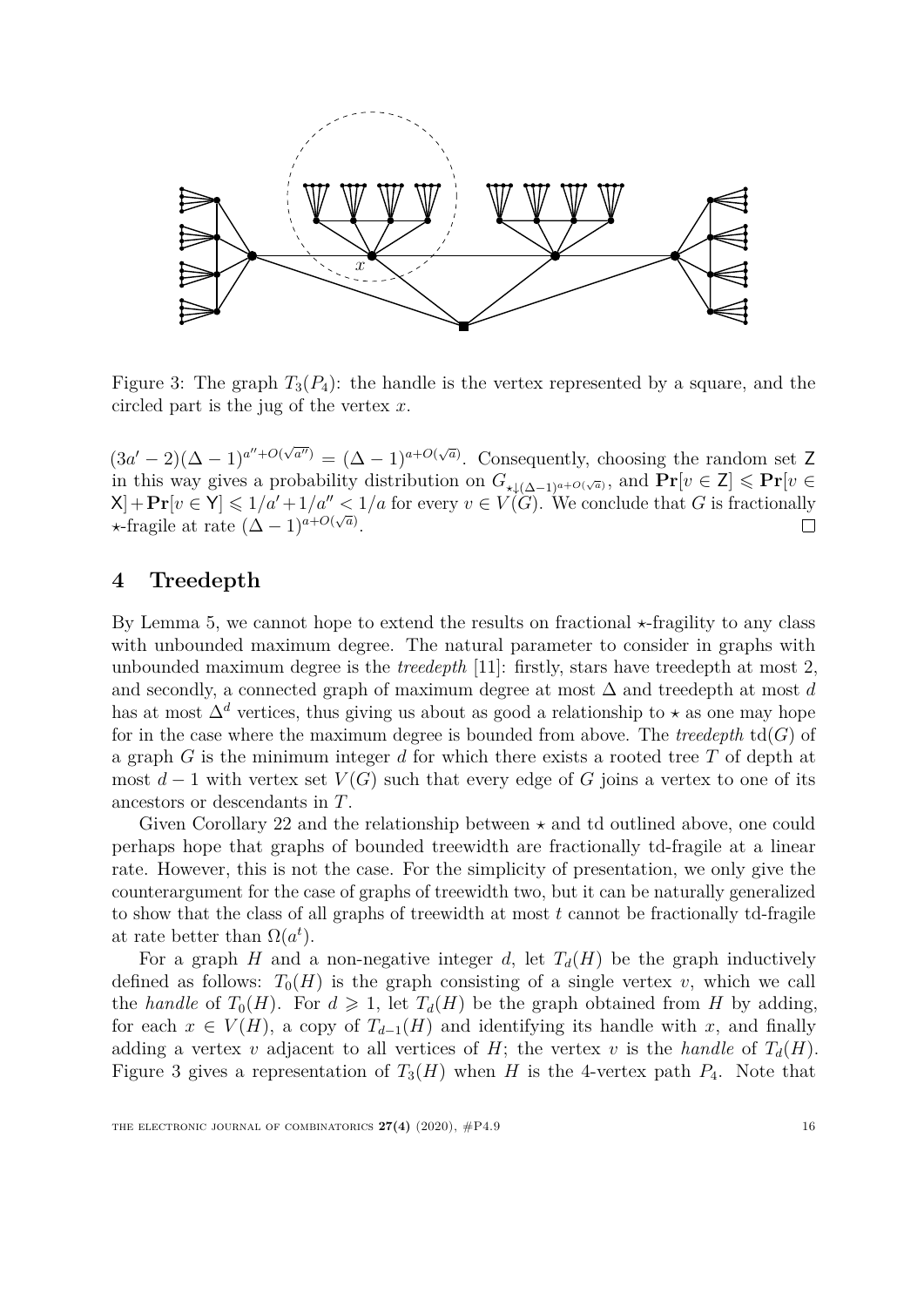for each vertex *x* of  $T_d(H)$ , there is a unique index  $i \in \{0, \ldots, d\}$  such that *x* is the handle of a copy of  $T_i(H)$ ; let us call this copy the *jug* of *x*. Given a non-identically-zero function  $w: V(H) \to \mathbb{R}_0^+$  assigning weights to vertices of *H*, let  $w_d: V(T_d(H)) \to \mathbb{R}_0^+$  be defined as follows. For the handle *v*, we set  $w_d(v) \coloneqq 1$ , and when  $d \geq 1$ , for each vertex *x* in the copy of *H* we set  $w_d(x) := w(x)/w(V(H))$ , and in the copy of  $T_{d-1}(H)$  attached at *x*, we set the weights according to  $w_d(x) \cdot w_{d-1}$ . It may help to follow the sequel to notice that  $w_d(V(T_d(H))) = d + 1$  for every non-negative integer *d* and every graph *H*. Further, if the jug *J* of *x* in  $T_d(H)$  is a copy of  $T_i(H)$  with  $i \geq 1$ , then  $\sum_{v \in N_J} w_d(v) = w_d(x)$ where  $N_J$  is the set of neighbors of *x* in  $T_d(H)$  that belong to *J*.

Let  $B_d$  be the complete binary tree of depth *d* (let us remark that  $B_d = T_d(2K_1)$ , where  $2K_1$  is the graph with two vertices and no edge), and let  $t_d$ :  $V(B_d) \to \mathbb{R}_0^+$  be the weight function assigning to each vertex of depth *i* the weight  $2^{-i}$  (so  $t_d = w_d$  for the weight function *w* assigning to both vertices of  $2K_1$  the same weight). Let us start with an observation on complete binary subtrees in heavy subsets of  $B_d$ . For a graph *H* with a handle *h*, we say that a graph *G* with a vertex *s contains H as a minor rooted in s* if there exists an assignment  $\mu$  of pairwise disjoint non-empty sets of vertices of  $G$  to the vertices of *H*, such that

- $s \in \mu(h)$ ;
- for each vertex  $v \in V(H)$ , the graph  $G[\mu(v)]$  is connected;
- for each edge  $uv \in E(H)$ , there exists an edge of G with one end in  $\mu(u)$  and the other end in  $\mu(v)$ .

The sets  $\mu(v)$  are called the *bags* of the minor.

<span id="page-16-0"></span>**Lemma 24.** Let *d* and *p be non-negative integers and let S be a subtree of*  $B_d$  *with root s* such that  $t_d(V(S)) \geq (2p+1)t_d(s)$ . Then *S* contains  $B_p$  as a minor rooted in *s*.

*Proof.* We prove the statement by induction on the non-negative integer p. The case  $p = 0$ being trivial, suppose that  $p \ge 1$ . For  $x \in V(S)$ , let  $S_x$  be the subtree of *S* induced by *x* and all its descendants. We can assume that  $t_d(V(S_x)) < (2p+1)t_d(x)$  for every  $x \in V(S) \setminus \{s\},$ as otherwise we can consider  $S_x$  instead of  $S$  and combine the obtained minor with the path from *x* to *s* in *S*. In particular, for a child  $x_1$  of *s* in *S* we have  $t_d(S_{x_1}) < (2p+1)t_d(x_1) = (p+1)$  $1/2)t_d(s)$ , and thus  $t_d(V(S) \setminus (V(S_{x_1}) \cup \{s\})) > (p-1/2)t_d(s)$ . Consequently, *s* has another child  $x_2$  in S and  $t_d(S_{x_2}) = t_d(V(S) \setminus (V(S_{x_1}) \cup \{s\})) > (p-1/2)t_d(s) = (2p-1)t_d(x_2)$ . Symmetrically,  $t_d(S_{x_1}) > (2p-1)t_d(x_1)$ . By the induction hypothesis, each of  $S_{x_1}$  and  $S_{x_2}$ contains  $B_{p-1}$  as a minor rooted in  $x_1$  and  $x_2$ , respectively, which combine with *s* to form *B<sup>p</sup>* as a minor rooted in *s*. П

Next, let us lift this result to  $T_d(B_d)$ . For a non-negative integer *p*, let us define  $q(p)$  := 10√ $p + 1$ . Let us remark that the function *q* is chosen so that  $q(p)-2 \geq q(p-|(q(p)-4)/8|)$ holds for  $p \geqslant 1$ .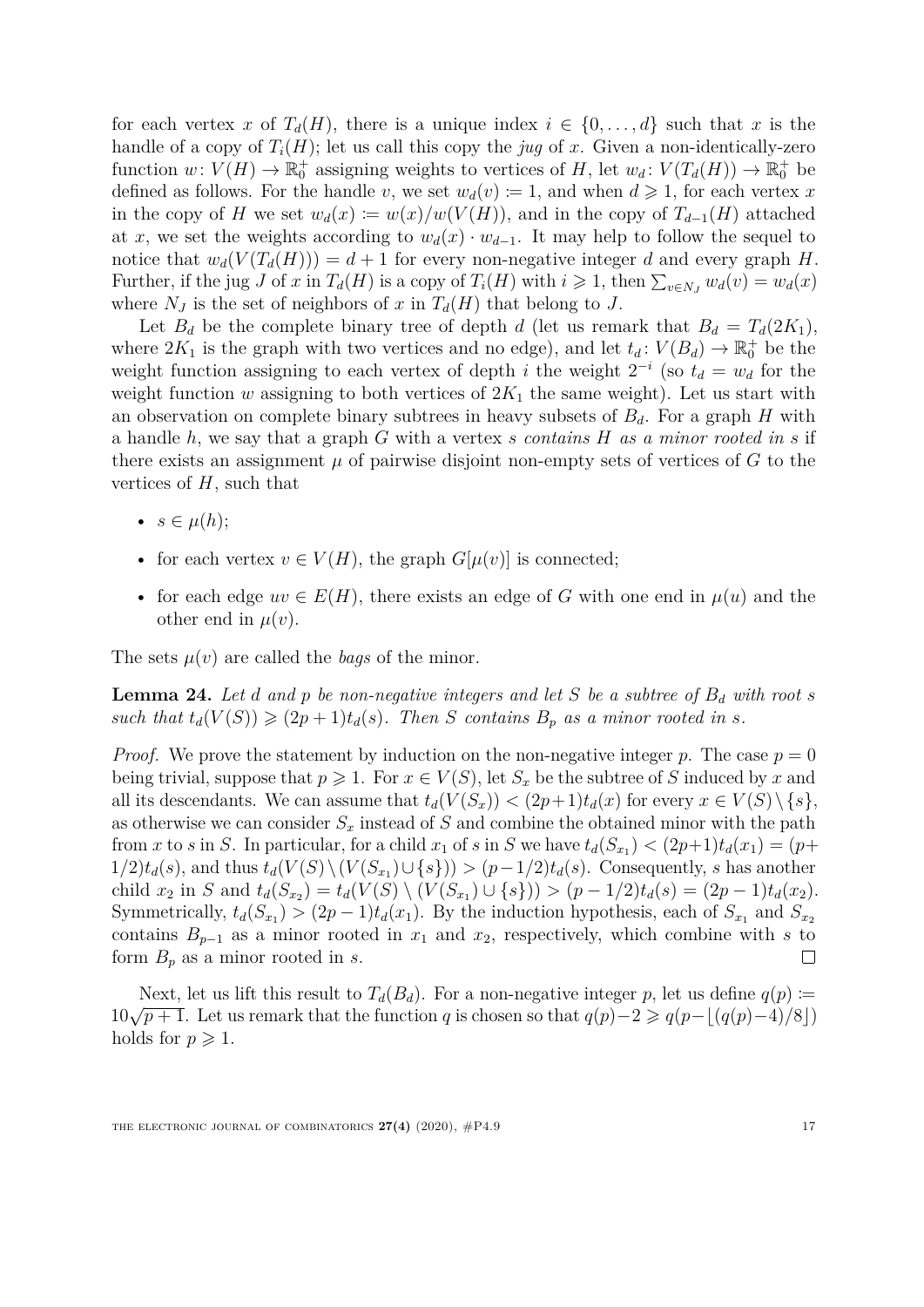<span id="page-17-4"></span>**Lemma 25.** Let *d* and *p* be non-negative integers such that  $d \geq q(p) - 1$ , let  $G \coloneq T_d(B_d)$ *and*  $w := (t_d)_d$ , let *s* be a vertex of *G* and let *S* be a connected induced subgraph of *G contained in the jug of s and containing s. If*  $w(V(S)) \geq q(p)w(s)$ *, then S contains*  $B_p$  *as a minor rooted in s.*

*Proof.* We prove the statement by induction on the non-negative integer p. The case  $p = 0$ being trivial, suppose that  $p \geq 1$ . For  $x \in V(S)$ , let  $S_x$  be the intersection of *S* with the jug of *x*. We can assume that  $w(V(S_x)) < q(p)w(x)$ , as otherwise we can consider  $S_x$ instead of *S*, find the required minor in  $S_x$ , and combine it with a path from *s* to *x*.

Let *T* be the subgraph of *G* induced by the neighbors of *s* in the jug of *s* (note that *T* is a copy of  $B_d$ ), and let N be the set of neighbors of s in G that belong to S. Notice that  $N \subseteq V(T)$  since *S* is contained in the jug of *s* by assumptions. We have

<span id="page-17-0"></span>
$$
q(p)w(s) \leq w(V(S)) = w(s) + \sum_{x \in N} w(V(S_x)) < w(s) + q(p)w(N),
$$

and thus

$$
w(N) > \left(1 - \frac{1}{q(p)}\right)w(s) = \left(1 - \frac{1}{q(p)}\right)w(V(T)).
$$
\n(1)

Let *B* consist of the vertices *x* in *N* such that  $w(V(S_x)) < (q(p) - 2)w(x)$ . Then

$$
q(p)w(s) \leq w(s) + \sum_{x \in N} w(V(S_x))
$$
  
=  $w(s) + \sum_{x \in N \setminus B} w(V(S_x)) + \sum_{x \in B} w(V(S_x))$   
<  $w(s) + q(p)w(N) - 2w(B)$   
 $\leq w(s) + q(p)w(s) - 2w(B),$ 

<span id="page-17-1"></span>and hence

<span id="page-17-3"></span>
$$
w(B) < \frac{w(s)}{2} = \frac{w(V(T))}{2}.\tag{2}
$$

Let *r* be the root of *T* and set  $X := (V(T) \setminus N) \cup \{r\}$ . By [\(1\)](#page-17-0) and the assumption  $d \geqslant q(p) - 1$ ,

<span id="page-17-2"></span>
$$
w(X) < \frac{w(V(T))}{q(p)} + w(r) = \left(\frac{1}{q(p)} + \frac{1}{d+1}\right)w(V(T)) \leq \frac{2}{q(p)}w(V(T)).\tag{3}
$$

For  $x \in X$ , let  $T_x$  be the subtree of the forest  $T[N \cup \{x\}]$  induced by  $x$  and its descendants, and set  $a(x) := (w(V(T_x)) - w(V(T_x) \cap B))/w(x)$ . By [\(2\)](#page-17-1) and [\(3\)](#page-17-2), we have

$$
\frac{\sum_{x \in X} w(x)a(x)}{w(X)} = \frac{w(V(T)) - w(B)}{w(X)} > \frac{q(p)}{4}.
$$
\n(4)

Since the left side of [\(4\)](#page-17-3) is a weighted average of the values  $a(x)$  for  $x \in X$ , there exists  $x \in X$  such that  $a(x) > q(p)/4$ . Let  $T'_x$  be the smallest subtree of  $T_x$  containing  $x$ and all vertices in  $V(T_x) \setminus B$ . Note that  $w(V(T'_x)) \geqslant a(x)w(x) > \frac{q(p)}{4}w(x)$  and no leaf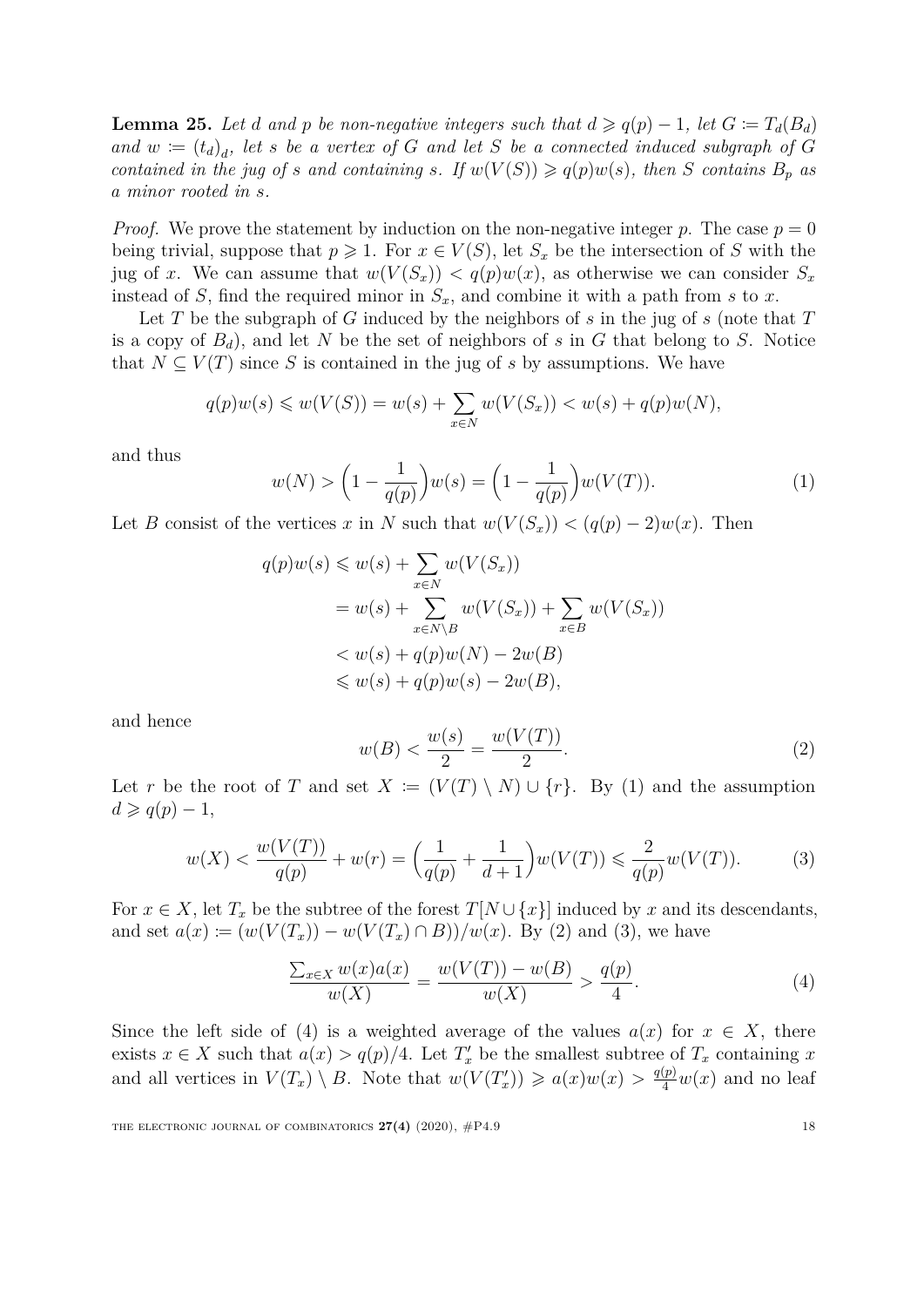of  $T'_x$  belongs to *B*. Set  $p' := \lfloor (q(p) - 4)/8 \rfloor$ . Lemma [24](#page-16-0) ensures that  $T'_x$  contains  $T_{p'}$  as a minor  $\mu$ , which can be extended so that for every leaf *u*, the bag  $\mu(u)$  contains a leaf *y* of  $T'_x$ ; this leaf in particular does not belong to *B*. Hence,  $w(V(S_y)) \geqslant (q(p) - 2)w(y)$ , which is at least  $q(p - p')w(y)$  by the definition of q, since  $p \ge 1$ . Consequently, the induction hypothesis implies that  $S_y$  contains  $T_{p-p'}$  as a minor rooted in *y*. Adding these minors of  $T_{p-p'}$  for each leaf of  $T_{p'}$ , and replacing x by s in the root bag, we obtain  $T_p$  in S as a minor rooted in *s*, as required. П

We now use Lemma [6](#page-5-3) to give the desired lower bound.

<span id="page-18-0"></span>**Theorem 26.** Let  $r: \mathbb{N} \to \mathbb{R}_0^+$  be a non-decreasing function. If all planar graphs of *treewidth at most two are fractionally td-fragile at rate r, then*  $r(a) = \Omega(a^2)$ *.* 

*Proof.* Consider two integers *a* and *d* such that  $d \ge a \ge 20$ . Let  $G := T_d(B_d)$  and  $w := (t_d)_d$ . Note that *G* is planar and has treewidth at most two. Suppose that *X* is a subset of  $V(G)$ such that  $w(X) \leq w(V(G))/a$ . Let *r* be the handle of *G* and let  $X' = X \cup \{r\}$ ; we have  $w(X') \leq w(X) + 1 = w(X) + \frac{w(V(G))}{d+1} \leq \frac{2}{a}w(V(G))$ . For  $x \in X'$ , let  $J_x$  be the jug of x and let  $S_x$  be the component of  $J_x - (X' \setminus {\overline{x}})$  containing *x*. We have

$$
\frac{a}{2}w(X') \leq w(V(G)) = \sum_{x \in X'} w(V(S_x)),
$$

and thus there exists  $x \in X'$  such that  $w(V(S_x)) \geq \frac{a}{2}w(x)$ . Set  $p := \lfloor a^2/400 - 1 \rfloor$ , so  $p$ is a non-negative integer. Because  $10\sqrt{p+1} \leq \frac{a}{2}$  $\frac{a}{2}$ , we deduce from Lemma [25](#page-17-4) that  $S_x$ contains  $B_p$  as a minor.

Note that  $B_p$  has treedepth  $p+1$ , that deleting a vertex decreases the treedepth by at most one, and that treedepth is minor-monotone [\[11\]](#page-25-10). Since  $S_x - x \subseteq G - X$ , we have

$$
\operatorname{td}(G - X) \geq \operatorname{td}(S_x - x) \geq \operatorname{td}(S_x) - 1 \geq \operatorname{td}(B_p) - 1 \geq p.
$$

Since this holds for every set *X* with  $w(X) \leq w(V(G))/a$ , Lemma [6](#page-5-3) implies that  $r(a) \geq$  $p = \Omega(a^2)$ .  $\Box$ 

Outerplanar graphs are planar and have treewidth two; however, the graphs  $T_d(B_d)$  are not outerplanar if  $d \geq 2$ . As we will see below, outerplanar graphs are actually fractionally td-fragile at a subquadratic rate. Nevertheless, even for outerplanar graphs the rate is not linear, as we now show. Let us start by showing that  $T_d(P_n)$  has substantial treedepth, where  $P_n$  is the *n*-vertex path.

<span id="page-18-1"></span>**Lemma 27.** Let  $d \geq 0$ ,  $a \geq 1$  and  $n \geq 2^a$  be integers. The graph  $T_d(P_n)$  has treedepth at *least*  $ad + 1$ *.* 

*Proof.* We prove the statement by induction on the non-negative integer d. The case  $d = 0$ is trivial, and we thus assume that  $d \geq 1$ . Set  $G := T_d(P_n)$ , let *v* be the handle of *G*, and let  $Q$  be the *n*-vertex path induced by the neighbors of  $v$ . For a subpath  $Q'$  of  $Q$ , we define  $J_{Q'}$  to be the union of the vertex sets of every jug the handle of which is contained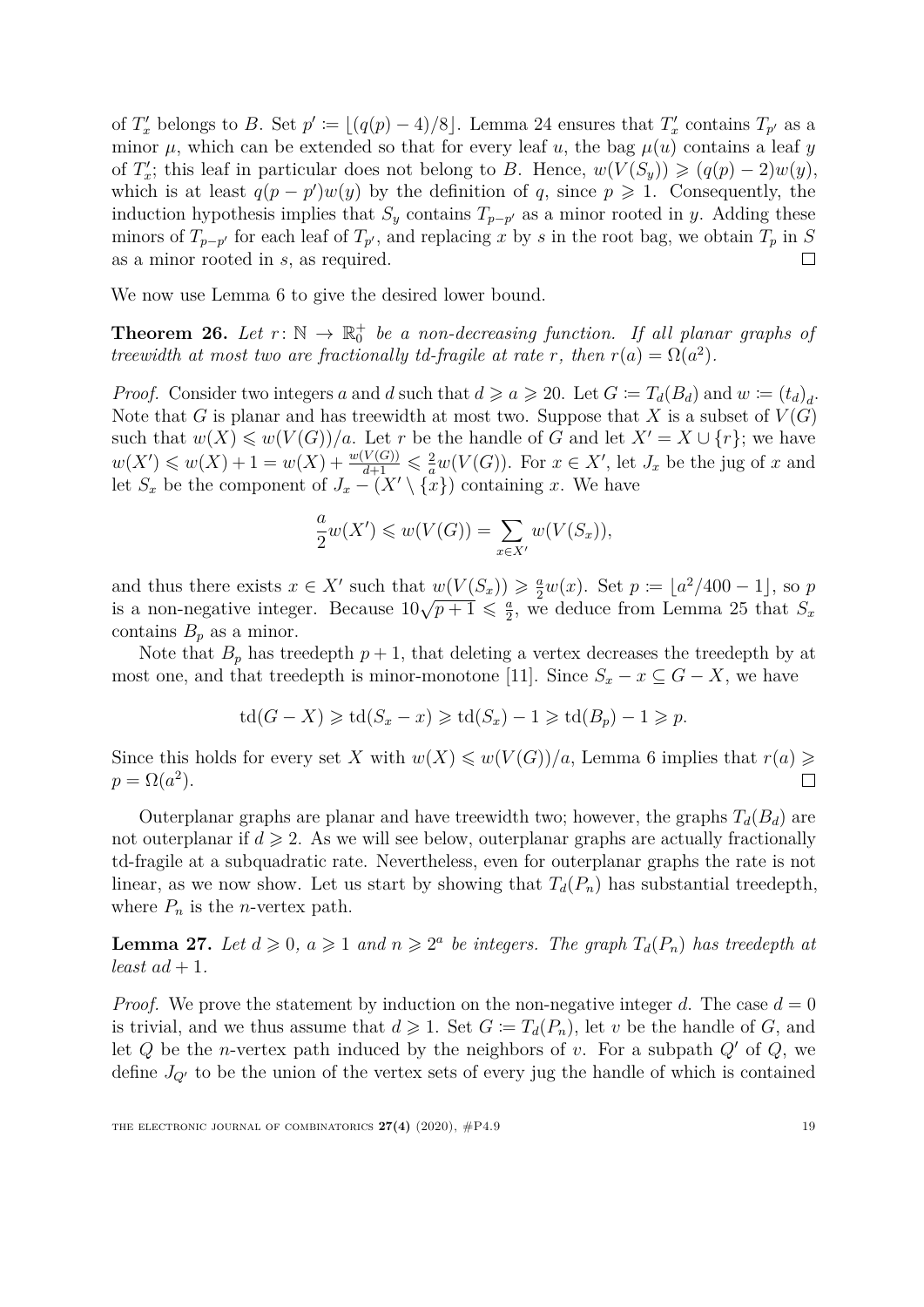in  $Q'$ . Suppose that *R* is a rooted tree witnessing the treedepth of  $T_d(P_n)$ . By finite induction we build a path  $u_0 \ldots u_a$  in R starting at the root  $u_0$  of R and a decreasing sequence  $Q_0 \supset Q_1 \supset \cdots \supset Q_a$  of subpaths of  $Q$  such that the following invariants hold for each  $i \in \{0, ..., a\}.$ 

- (i)  $|V(Q_i)| = 2^{a-i}$ ;
- (ii)  $u_0, \ldots, u_{i-1} \notin J_{Q_i}$ ; and
- (iii) the subtree of *R* rooted at  $u_i$  contains all vertices of  $J_{Q_i}$ .

We proceed by finite induction on  $i \in \{0, \ldots, a\}$ . The path  $Q_0$  is chosen arbitrarily among the subpaths of *Q* with  $2^a$  vertices and  $u_0$  is the root of *R*. For  $i \in \{1, \ldots, a\}$ , the path  $Q_i$ is selected as one of the halves of  $Q_{i-1}$  so that  $J_{Q_i}$  does not contain  $u_{i-1}$ . It follows that  $Q_i$ satisfies (i) and (ii). By (iii), we know that the subtree of *R* rooted at  $u_{i-1}$  contains all vertices of  $J_{Q_i-1}$ , and thus also all vertices of  $J_{Q_i}$ . Since  $G[J_{Q_i}]$  is connected and  $u_{i-1} \notin J_{Q_i}$ , we can choose  $u_i$  as the unique child of  $u_{i-1}$  in  $R$  such that the subtree of  $R$  rooted at  $u_i$ contains all vertices of  $J_{Q_i}$ , so that (iii) is satisfied. This concludes the construction.

Now let  $x \in V(Q_a)$ , let  $J_x$  be the jug of  $x$  and let  $R_x$  be the subtree of  $R$  rooted at  $u_a$ . We know by (iii) that  $V(J_x) \subseteq V(R_x)$ . Because  $J_x$  is isomorphic to  $T_{d-1}(P_n)$ , the induction hypothesis implies that  $R_x$  has depth at least  $a(d-1)$ . Since  $u_a$  has depth *a* in *R*, it follows that *R* has depth at least *ad*. Consequently, the treedepth of  $T_d(P_n)$  is at least  $ad + 1$ .  $\Box$ 

We now give an argument analogous to that of Lemma [25.](#page-17-4) For the *d*-vertex path *Pd*, let  $p_d$ :  $V(P_d) \to \mathbb{R}_0^+$  be the mapping that assigns 1 to each vertex of  $P_d$ .

<span id="page-19-0"></span>**Lemma 28.** Let *d*, *p* and *b be non-negative integers such that*  $d \geq 4b+2p+2$ , let  $G := T_d(P_d)$ *and*  $w := (p_d)_d$ *. Let s be a vertex of G and let S be a connected induced subgraph of G contained in the jug of s and containing s. If*  $w(V(S)) \geq (4b + 2p + 2)w(s)$ , then *S contains*  $T_p(P_b)$  *as a minor rooted in s.* 

*Proof.* We prove the statement by induction on the non-negative integer p. The case  $p = 0$ being trivial, we suppose that  $p \geq 1$ . For  $x \in V(S)$ , let  $S_x$  be the intersection of S with the jug of *x*. We can assume that  $w(V(S_x)) < (4b + 2p + 2)w(x)$ , as otherwise we can consider  $S_x$  instead of *S*, find the required minor in  $S_x$ , and combine it with a path from *s* to *x*.

Let *P* be the subgraph of *G* induced by the neighbors of *s* in the jug of *s*. Note that *P* is a copy  $v_1 \ldots v_d$  of  $P_d$ , and let N be the set of neighbors of s in G that are contained in *S*. Notice that  $N \subseteq V(P)$  by hypothesis. We have

$$
(4b + 2p + 2)w(s) \leq w(V(S)) = w(s) + \sum_{x \in N} w(V(S_x))
$$
  

$$
< w(s) + (4b + 2p + 2)w(N),
$$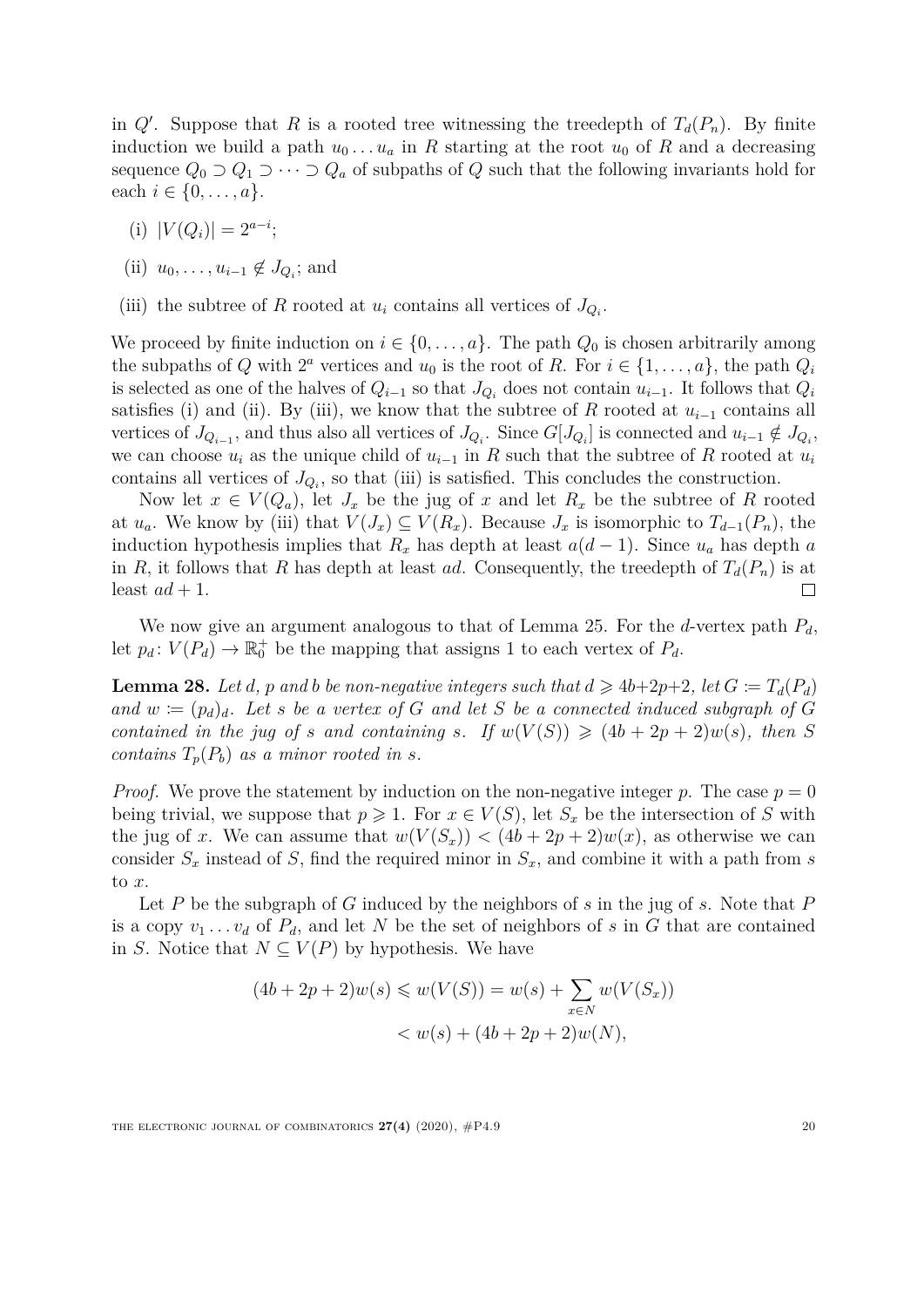and thus

<span id="page-20-1"></span>
$$
w(N) > \left(1 - \frac{1}{4b + 2p + 2}\right)w(s) = \left(1 - \frac{1}{4b + 2p + 2}\right)w(V(P)).
$$
 (5)

Let *B* consist of the vertices *x* in *N* such that  $w(V(S_x)) < (4b + 2p)w(x)$ . Since

$$
(4b + 2p + 2)w(s) \leq w(V(S)) = w(s) + \sum_{x \in N} w(V(S_x))
$$
  

$$
< w(s) + (4b + 2p + 2)w(N) - 2w(B)
$$
  

$$
\leq w(s) + (4b + 2p + 2)w(s) - 2w(B),
$$

<span id="page-20-2"></span>we have

<span id="page-20-3"></span>
$$
w(B) < \frac{w(s)}{2} = \frac{w(V(P))}{2}.\tag{6}
$$

Set  $X := (V(P) \setminus N) \cup \{v_1\}$ . By [\(5\)](#page-20-1), we have

$$
w(X) < \frac{w(V(P))}{4b + 2p + 2} + w(v_1)
$$
\n
$$
= \left(\frac{1}{4b + 2p + 2} + \frac{1}{d}\right) w(V(P))
$$
\n
$$
\leq \frac{1}{2b + p + 1} w(V(P)). \tag{7}
$$

Given  $v_i, v_j \in V(P)$ , the vertex  $v_j$  is to the right of  $v_i$  if  $j > i$ . For  $x \in X$ , let  $P_x$  be the subpath of  $P[N \cup \{x\}]$  induced by *x* and the vertices to the right of *x*. Observe that  $(V(P_x))_{x\in X}$  is a partition of  $V(P)$ . Consequently, setting  $a(x) := (w(V(P_x)) - w)$  $w(V(P_x) \cap B)$ ) $/w(x)$ , we deduce from [\(6\)](#page-20-2) and [\(7\)](#page-20-3) that

<span id="page-20-4"></span>
$$
\frac{\sum_{x \in X} w(x)a(x)}{w(X)} = \frac{w(V(P)) - w(B)}{w(X)} > \frac{2b + p + 1}{2}.
$$
 (8)

Since the left side of [\(8\)](#page-20-4) is a weighted average of the values  $a(x)$  for  $x \in X$ , there exists  $x \in X$  such that  $a(x) > (2b + p + 1)/2$ . Since all vertices of *P* have the same weight, we deduce that  $P_x - x$  contains at least  $(2b + p + 1)/2 - 1 \geq b$  vertices not belonging to *B*. For each such vertex *y*, we have  $w(V(S_y)) \geq (4b + 2p)w(y)$ , and by the induction hypothesis,  $S_y$  contains  $T_{p-1}(P_b)$  as a minor rooted in *y*. Since  $P_x - x$  is a subpath of  $P[N]$ and *s* is adjacent to every vertex in *N*, these minors along with *s* combine to form  $T_p(P_b)$ as a minor rooted in *s* and contained in *S*, as required.  $\Box$ 

Now are ready to give a lower bound for outerplanar graphs.

<span id="page-20-0"></span>**Theorem 29.** Let  $r: \mathbb{N} \to \mathbb{R}_0^+$  be a non-decreasing function. If all outerplanar graphs are *fractionally td-fragile at rate r, then*  $r(a) = \Omega(a \log a)$ *.* 

THE ELECTRONIC JOURNAL OF COMBINATORICS  $27(4)$  (2020),  $\#P4.9$  21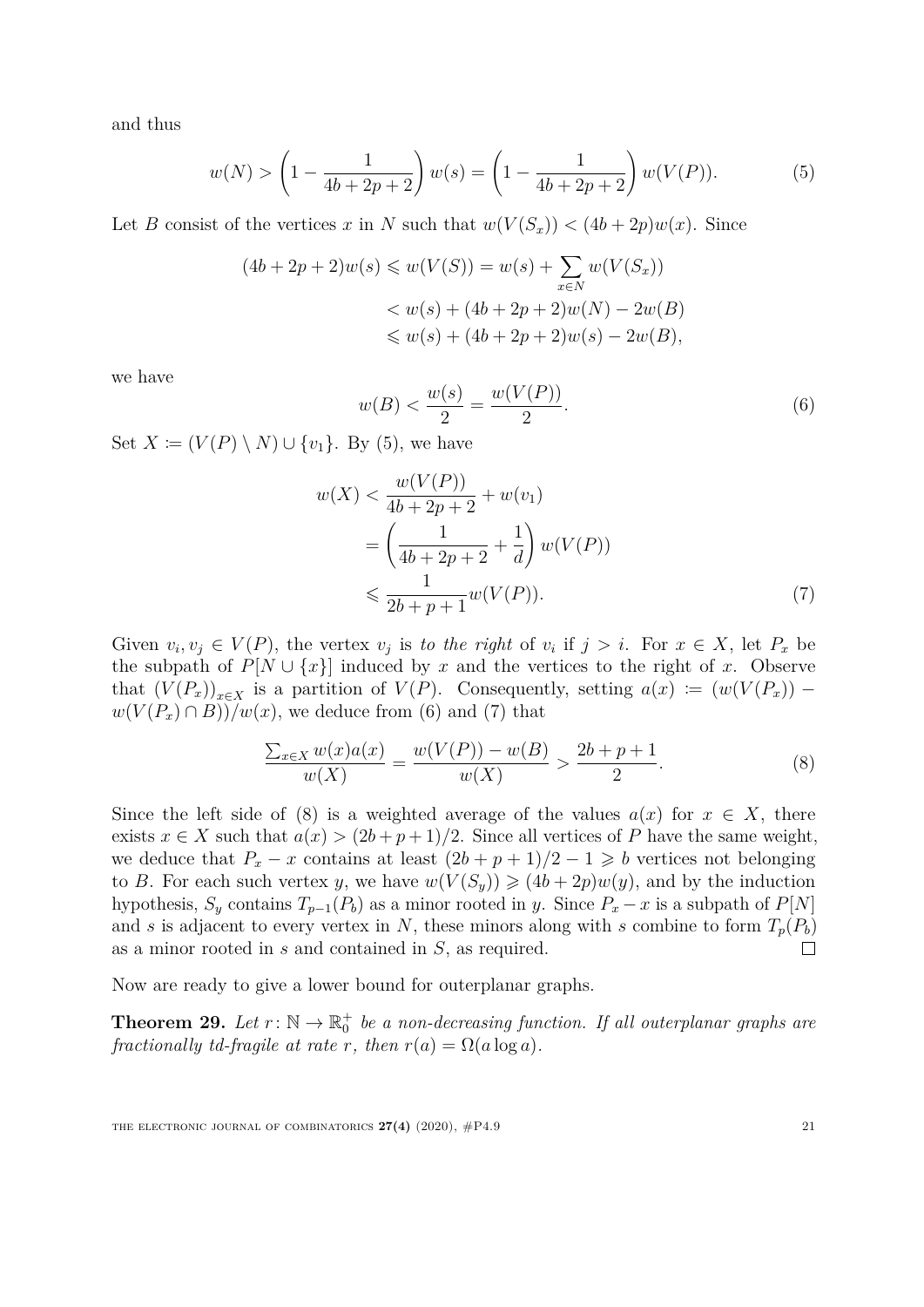*Proof.* Consider two integer *a* and *d* such that  $d \ge a \ge 28$ . Set  $G := T_d(P_d)$  and  $w := (p_d)_d$ . Note that *G* is outerplanar. Suppose that *X* is a subset of  $V(G)$  such that  $w(X) \leq$  $w(V(G))/a$ . Let *r* be the handle of *G* and let  $X' := X \cup \{r\}$ ; we have  $w(X') \leq w(X) + 1 =$  $w(X) + \frac{w(V(G))}{d+1} \leq \frac{2}{a}w(V(G))$ . For  $x \in X'$ , let  $J_x$  be the jug of  $x$  and let  $S_x$  be the component of  $J_x - (X' \setminus \{x\})$  containing *x*. We have

$$
\frac{a}{2}w(X') \leq w(V(G)) = \sum_{x \in X'} w(V(S_x)),
$$

and thus there exists  $x \in X'$  such that  $w(V(S_x)) \geq \frac{a}{2}w(X')$ . Set  $c := \lfloor (a-4)/12 \rfloor$ . We deduce from Lemma [28](#page-19-0) that  $S_x$  contains  $T_c(P_c)$  as a minor. Since  $S_x - x \subseteq G - X$ , Lemma [27](#page-18-1) implies that

$$
td(G - X) \geqslant td(S_x) - 1 \geqslant td(T_c(P_c)) - 1 \geqslant c\lfloor \log_2 c \rfloor.
$$

As this holds for every set *X* with  $w(X) \leq w(V(G))/a$ , Lemma [6](#page-5-3) implies that  $r(a) \geq$  $c\lfloor \log_2 c \rfloor = \Omega(a \log a).$  $\Box$ 

Next, we will give a general upper bound for graphs with bounded treewidth. To this end, we need the following property of treedepth.

<span id="page-21-1"></span>**Lemma 30.** Let  $H, H_1, \ldots, H_t$  be induced subgraphs of a graph  $G$  such that

- $\bullet$  *G* = *H* ∪ *H*<sub>1</sub></sub> ∪  $\ldots$  ∪ *H*<sub>t</sub>;
- $H_i \cap H_j \subseteq H$  whenever  $1 \leq i < j \leq t$ ; and
- $H_i \cap H$  *is a clique for*  $i \in \{1, ..., t\}$ *.*

*Then*

$$
td(G) \leqslant td(H) + \max\{td(H_i - V(H)) : 1 \leqslant i \leqslant t\}.
$$

*Proof.* Let  $T, T_1, \ldots, T_t$  be rooted trees respectively witnessing the treedepths of  $H, H_1$  −  $V(H), \ldots, H_t - V(H)$ . For  $i \in \{1, \ldots, t\}$ , since  $H \cap H_i$  is a clique, all its vertices are contained in a root-leaf path of *T*; let  $\ell_i$  be the leaf of such a path. Taking  $T \cup T_1 \cup \cdots \cup T_t$ and, for  $i \in \{1, \ldots, t\}$ , adding an edge from the root of  $T_i$  to  $\ell_i$ , we obtain a tree witnessing that the treedepth of *G* is at most  $\text{td}(H) + \max\{\text{td}(H_i - V(H)) : 1 \leq i \leq t\}.$  $\Box$ 

We are now ready to give the following upper bound on the rate of td-fragility for graphs with bounded treewidth.

<span id="page-21-0"></span>**Theorem 31.** *For every non-negative integer t, the class of graphs with treewidth at most t is fractionally td-fragile at rate*  $r(a) = 2^{t(t+1)/2+1}a^t$ .

*Proof.* We proceed by induction on the non-negative integer *t*. Graphs of treewidth 0 have no edges, and thus they have treedepth 1. Hence, suppose that  $t \geq 1$ . Let *a* be a positive integer and let *G* be a graph of treewidth at most *t*, which we can assume to be connected and chordal by Observation [7](#page-6-0) without loss of generality. Let us fix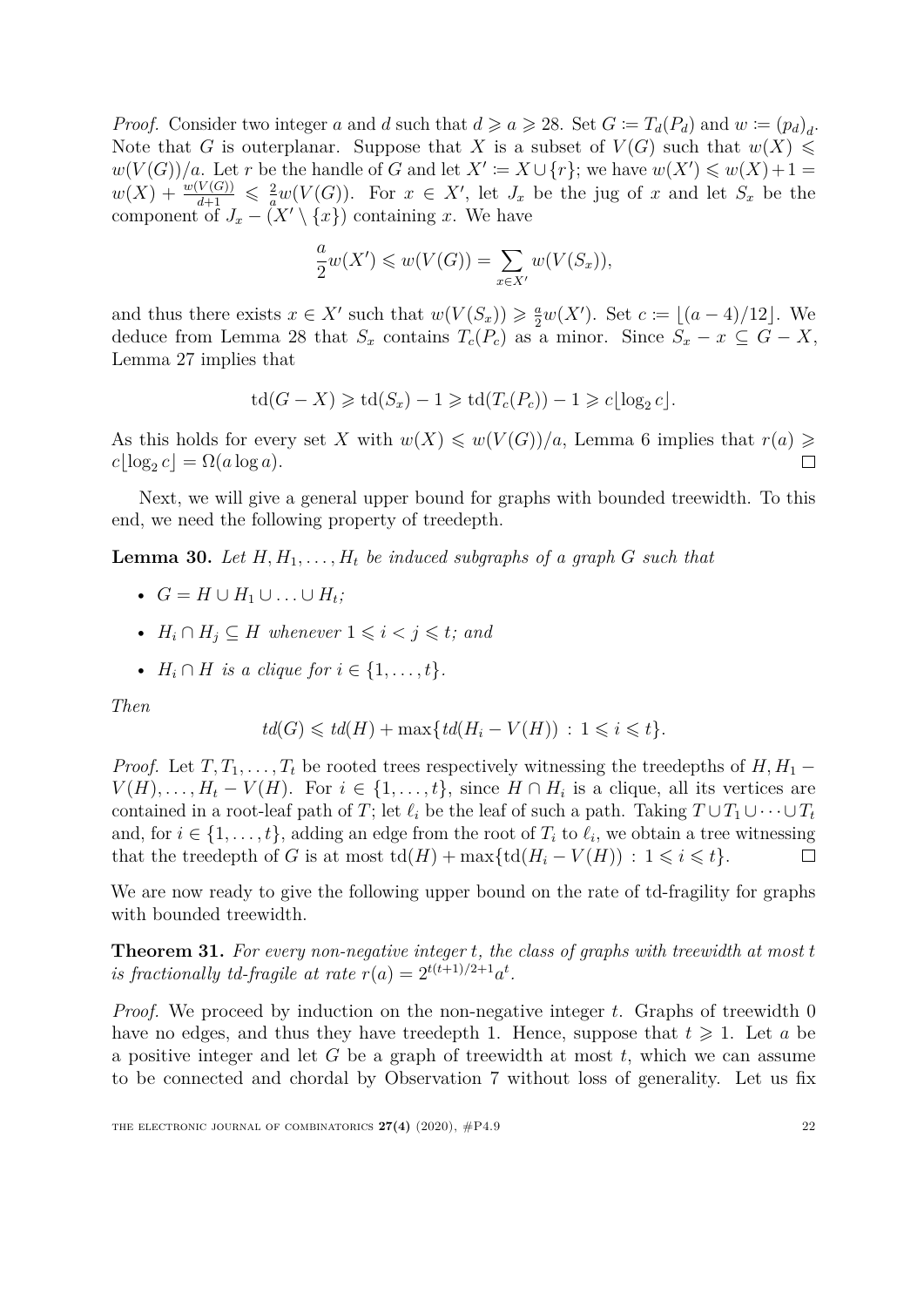an elimination ordering of *G*, and let *v* be the first vertex in this ordering. For a non-negative integer  $d$ , let  $L_d$  be the set of vertices of  $G$  at distance exactly  $d$  from  $v$ . For  $i \in \{0, \ldots, 2a-1\}$ , let  $X_i := \bigcup_{s \geq 0} L_{i+s \cdot 2a}$ , and choose X randomly from the uniform distribution on  $\{X_0, \ldots, X_{2a-1}\}.$ 

Consider a non-negative index *j*, and note that  $G[L_j]$  has treewidth at most  $t-1$ : for  $j = 0$  it is obvious, while for  $j \geq 1$  it follows from the fact that each vertex of  $L_j$ has a neighbor in *Lj*−<sup>1</sup> preceding it in the elimination ordering by Observation [8,](#page-6-1) and hence in the restriction of the elimination ordering to  $G[L_j]$ , each vertex is preceded by at most  $t-1$  of its neighbors. The induction hypothesis thus implies that for each  $j$ , we can choose a set  $Y_j \in G[L_j]_{\frac{1}{2}(t-1)t/2+1}(2a)^{t-1}$  at random such that  $\Pr[v \in Y_j] \leq \frac{1}{2a}$  $rac{1}{2a}$  for each  $v \in L_j$ . Set  $\mathsf{Z} := \mathsf{X} \cup \mathsf{Y}_0 \cup \mathsf{Y}_1 \cup \cdots$ . If  $v \in V(G)$ , then there exists a unique index *j* such that  $v \in L_j$ , and hence

$$
\mathbf{Pr}[v \in \mathbf{Z}] \leqslant \mathbf{Pr}[v \in \mathsf{X}] + \mathbf{Pr}[v \in \mathsf{Y}_j] \leqslant 1/a.
$$

Consequently, it suffices to show that  $Z \in G_{\text{td}\downarrow 2^{t(t+1)/2+1}a^t}$ . As  $G[L_j \setminus Y_j]$  has treedepth at most  $2^{(t-1)t/2+1}(2a)^{t-1} = 2^{t(t+1)/2}a^{t-1}$  for each *j*, the conclusion follows by repeatedly applying Lemmas [9](#page-6-2) and [30.](#page-21-1) Indeed, let  $i \in \{0, \ldots, 2a-1\}$  be the index such that  $\mathsf{X} = X_i$ . It suffices to bound the treedepth of the subgraph of *G* induced by  $(L_{i+1} \setminus Y_{i+1}) \cup \cdots \cup$  $(L_{i+2a-1} \ Y_{i+2a-1})$ , and of that induced by  $\bigcup_{j=0}^{i-1} L_j \ Y_j$  in the border case — which is omitted as similar to what follows only with different index boundaries yielding fewer applications of the lemmas. To this end, for any  $j \in \{1, ..., 2a-2\}$  define *H* to be  $G[\cup_{s=i+1}^{i+j} L_s \setminus Y_s]$ and, for each component *C* of  $G[L_{i+j+1} \setminus Y_{i+j+1}]$ , define  $H_C$  to be the subgraph of *G* induced by the union of  $V(C)$  and the subset of vertices of *H* with a neighbor (in *G*) that belongs to *V*(*C*). Lemma [9](#page-6-2) ensures that  $H \cap H_C$  is a clique, and Lemma [30](#page-21-1) that the treedepth of  $H \cup \bigcup_C H_C$  is at most  $\text{td}(H) + 2^{t(t+1)/2} a^{t-1}$ . Therefore, the conclusion follows by finite induction on  $j \in \{1, \ldots, 2a-1\}.$  $\Box$ 

Let us remark that Theorem [31](#page-21-0) implies that every fractionally tw-fragile class of graphs is also fractionally td-fragile; for example, this includes all proper minor-closed classes [\[3\]](#page-25-11). More precisely, if a graph *G* is fractionally tw-fragile at rate *t*, then it is also fractionally td-fragile at rate  $r(b) = 2^{t(2b)(t(2b)+1)/2+1}(2b)^{t(2b)}$ , as seen by first sampling a set X from a 1  $\frac{1}{2b}$ -thin probability distribution on  $G_{\text{tw}\downarrow t(2b)}$  and then applying Theorem [31](#page-21-0) with  $a=2b$ to  $G - X$ .

As we mentioned before, the bound provided by Theorem [31](#page-21-0) can be improved for the special case of outerplanar graphs. Firstly, we note that the following holds.

<span id="page-22-0"></span>**Observation 32.** Suppose that *G* is an outerplanar graph, that  $K \subseteq V(G)$  induces a *connected subgraph of G, and let H be a connected subgraph of G*− *K such that each vertex of H has a neighbor in K. Then H is a path.*

*Proof.* If *H* is not a path, it either is a cycle or contains a vertex of degree at least three. Contracting *K* to a single vertex, and considering it along with *H*, we obtain either *K*<sup>4</sup> or  $K_{2,3}$  as a minor of *G*, contradicting the assumption that *G* is outerplanar.  $\Box$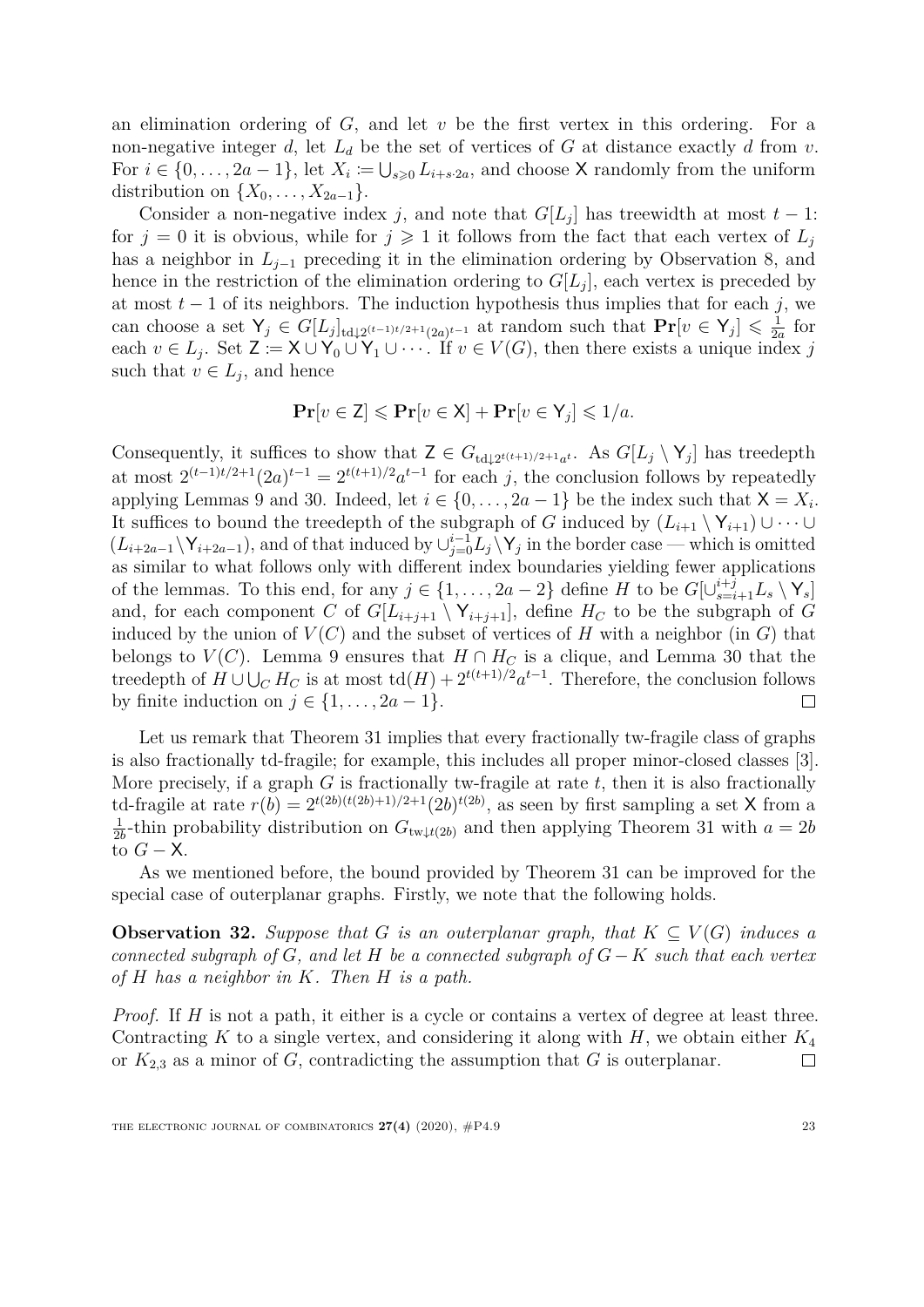We can now modify the argument used to demonstrate Theorem [31.](#page-21-0) We use the fact that a path with *n* vertices has treedepth  $\lceil \log_2(n+1) \rceil$ , see [\[11\]](#page-25-10).

<span id="page-23-0"></span>**Theorem 33.** The class of outerplanar graphs is fractionally td-fragile at rate  $r(a)$  =  $2a(1 + \lceil \log_2 a \rceil).$ 

*Proof.* Let *a* be a positive integer. Let *G* be an outerplanar graph, which without loss of generality can be assumed to be connected. By triangulating the inner faces, we can assume that *G* is chordal. Let  $L_0, L_1, \ldots$  and  $X_0, \ldots, X_{2a-1}$ , and **X** be defined in the same way as in the proof of Theorem [31.](#page-21-0) From Lemma [9](#page-6-2) and Observation [32,](#page-22-0) we infer that  $G[L_j]$  is a disjoint union of paths, for each non-negative integer *j*. Repeating the same layering argument in  $G[L_j]$ , for each *j*, we can choose a set  $Y_j \subseteq L_j$  at random so that  $\mathbf{Pr}[v \in Y_j] \leq \frac{1}{2\epsilon}$  $\frac{1}{2a}$  for every  $v \in V(L_j)$  and  $G[L_j \setminus Y_j]$  is a disjoint union of paths with at most  $2a - 1$  vertices. Consequently,  $\text{td}(G[\tilde{L}_j \setminus Y_j]) \leq \lceil \log_2(2a) \rceil$  for every *j*, and letting  $Z = X \cup Y_0 \cup Y_1 \cup \cdots$ , we apply Lemmas [9](#page-6-2) and [30](#page-21-1) similarly as in the proof of Theorem [31](#page-21-0) to infer that  $Z \in G_{\text{td}\downarrow 2a(1+\lceil \log_2 a \rceil)}$ , while  $\Pr[v \in \mathbb{Z}] \leq 1/a$  for each  $v \in V(G)$ .  $\Box$ 

Combining Theorem [31](#page-21-0) with Corollary [11](#page-7-0) yields that planar graphs are fractionally td-fragile at rate  $a^{O(a)}$ . A much better bound can be obtained using Theorem [14.](#page-8-3) To this end, let us introduce another variation on Theorem [31.](#page-21-0)

<span id="page-23-2"></span>**Theorem 34.** The class of planar chordal graphs is fractionally td-fragile at rate  $r(a)$  =  $8a^2(2 + \lceil \log_2 a \rceil).$ 

*Proof.* Let *a* be a positive integer. Let *G* be a planar chordal graph, which without loss of generality can be assumed to be connected. Let  $L_0, L_1, \ldots$  and  $X_0, \ldots, X_{2a-1}$ , and X be defined in the same way as in the proof of Theorem [31.](#page-21-0) For every  $j \geq 1$ , Lemma [9](#page-6-2) implies the neighborhood of every component of  $G[L_j]$  in  $L_{j-1}$  induces a connected subgraph of  $G$ , and since *G* is planar,  $G[L_j]$  is outerplanar. By Theorem [33,](#page-23-0) we can for each *j* choose a set  $Y_j \subseteq L_j$  at random so that  $\mathbf{Pr}[v \in Y_j] \leq \frac{1}{2}$  $\frac{1}{2a}$  for each  $v \in V(L_j)$  and  $G[L_j \setminus Y_j]$  has treedepth at most  $4a(2 + \lceil \log_2 a \rceil)$ . Consequently, letting  $\mathsf{Z} := \mathsf{X} \cup \mathsf{Y}_0 \cup \mathsf{Y}_1 \cup \cdots$ , Lemmas [9](#page-6-2) and [30](#page-21-1) imply that  $\mathsf{Z} \in G_{\text{td}\downarrow 8a^2(2 + \lceil \log_2 a \rceil)}$  similarly as before, while  $\mathbf{Pr}[v \in \mathsf{Z}] \leq 1/a$  for each  $v \in V(G)$ . П

Let us point out that the rate from Theorem [34](#page-23-2) cannot be substantially improved: the graphs  $T_d(T_d(P_d))$  are planar, chordal, and combining the ideas of Theorems [26](#page-18-0) and [29,](#page-20-0) one can show that they cannot be fractionally td-fragile at rate better than  $\Omega(a^2 \log a)$ . We can now compose the results to obtain a bound for planar graphs.

<span id="page-23-1"></span>**Corollary 35.** The class of planar graphs is fractionally td-fragile at rate  $r(a) = 384a^3(3 +$  $\lceil \log_2 a \rceil$ ).

*Proof.* Let *a* be a positive integer. Let *G* be a planar graph, which without loss of generality can be assumed to be connected. Let *v* be a vertex of *G*, and for  $d \geq 0$ , let  $L_d$ be the set of vertices of *G* at distance exactly *d* from *v* in *G*. For  $i \in \{0, \ldots, 2a - 1\}$ , let  $X_i := L_i \cup L_{i+2a} \cup \cdots$ , and choose X from the uniform distribution on  $\{X_0, \ldots, X_{2a-1}\}.$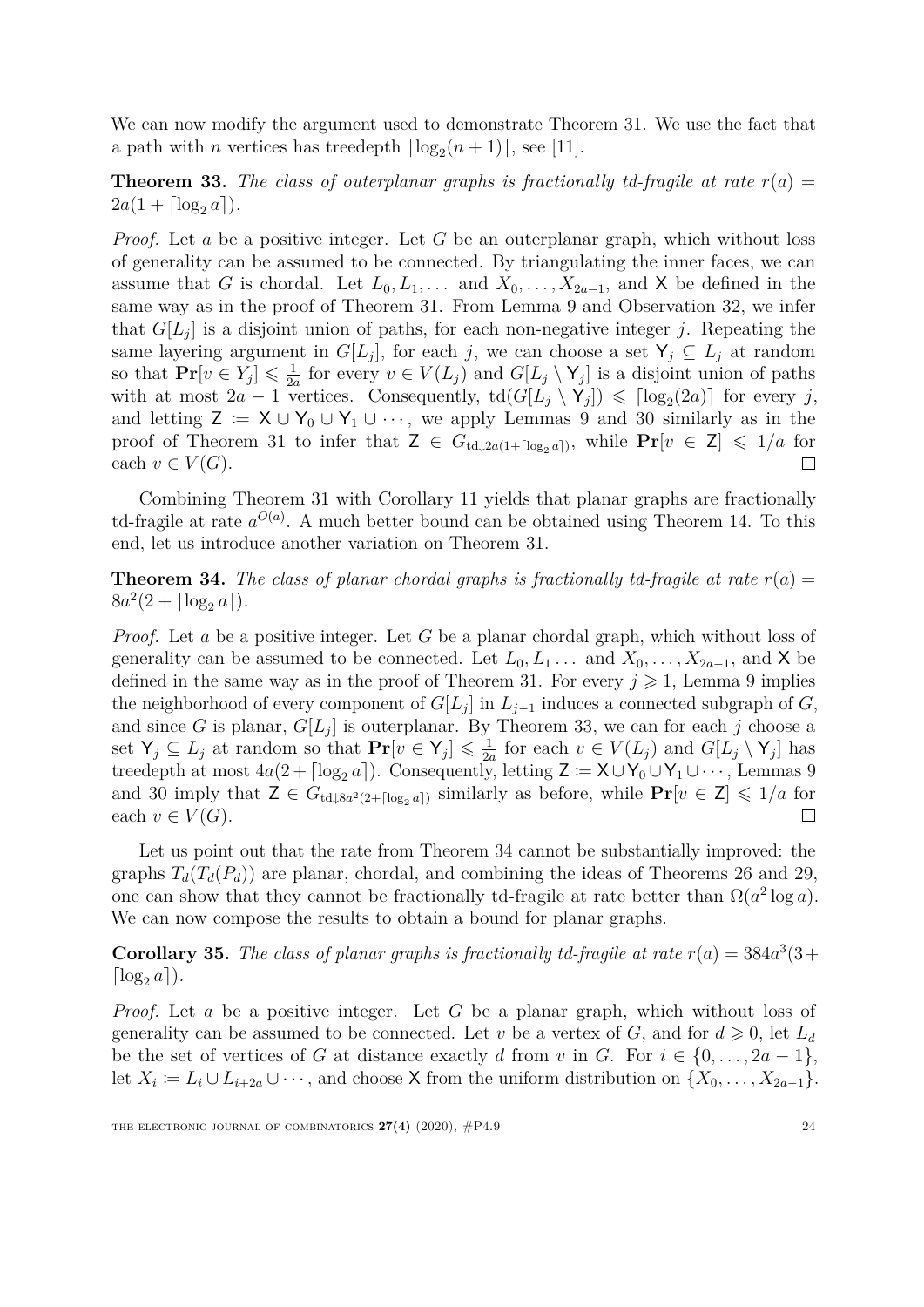Consider any component *H* of  $G - X$ . This component contains only vertices at distance from *v* between  $i + 2a j + 1$  and  $i + 2a j + 2a - 1$  for some integer *j*. Let *G'* be the graph obtained from *G* by deleting all vertices at distance at least  $i + 2aj + 2a$ from *v* and by contracting all vertices at distance at most  $\max(i + 2aj, 0)$  from *v* to a single vertex  $x$ . Clearly,  $G'$  is a minor of  $G$ , and thus  $G'$  is planar. Moreover, every vertex of *G'* is at distance at most  $2a - 1$  from *x* and  $H \subseteq G'$ . Let *G''* be a triangulation of *G'*, and let P be a trigeodesic partition of  $V(G'')$  such that  $G''/P$  is chordal, which exists by Theorem [14.](#page-8-3) By Theorem [34,](#page-23-2) we can choose a set  $Y'_H \subseteq V(G''/P)$  at random such that  $\text{td}(G''/\mathcal{P} - \mathsf{Y}'_H) \leqslant 32a^2(3 + \log_2 a)$  and  $\text{Pr}[z \in \mathsf{Y}'_H] \leqslant \frac{1}{2a}$  $\frac{1}{2a}$  for every  $z \in V(G''/\mathcal{P})$ . We can naturally view  $Y'_H$  as a subset of  $P$ ; with this in mind, let  $Y_H := V(H) \cap \bigcup_{P \in Y'_H} P$ . Clearly, for every  $u \in V(H)$ , we have  $\mathbf{Pr}[u \in Y_H] \leq \frac{1}{2d}$  $\frac{1}{2a}$ . Furthermore, note that since  $G''$ has radius less than 2*a*, every geodesic path in  $G''$  has less than 4*a* vertices, and since  $\mathcal P$ is trigeodesic, if follows that  $|P|$  < 12*a* for every  $P \in \mathcal{P}$ . Consequently, we can turn the tree *T* witnessing the treedepth of  $G''/P - Y'_H$  into one for  $H - Y_H$  by replacing each vertex  $P \in V(G''/P - Y'_H)$  in *T* by a path consisting of the vertices contained in  $P \cap V(H)$ . Therefore  $\text{td}(H - Y_H) < 12a \,\text{td}(G''/P - Y_H') \leq 384a^3(3 + \lceil \log_2 a \rceil).$ 

Letting Z be the union of X and the sets  $Y_H$  for each component *H* of *G* − X, we conclude that  $\text{td}(G - \mathsf{Z}) \leqslant 384a^3(3 + \lceil \log_2 a \rceil)$  and  $\Pr[u \in \mathsf{Z}] \leqslant 1/a$  for each  $u \in V(G)$ .

As we mentioned before, the planar graphs  $T_d(T_d(P_d))$  cannot be fractionally td-fragile at rate better than  $\Omega(a^2 \log a)$ . We leave open the problem of determining the correct rate for planar graphs (between the bounds of  $\Omega(a^2 \log a)$  and  $O(a^3 \log a)$  we obtained).

### **5 Algorithmic remarks**

In this paper, we mostly focused on the structural aspects of fractional fragility. Nevertheless, all our upper bound results can be straightforwardly turned into polynomial-time algorithms to sample from the corresponding probability distribution. Moreover, an inspection of the proofs shows that the distributions have supports of bounded size. More precisely:

- For a graph *G* of bounded treewidth and maximum degree, the support of the  $(1/a)$ -thin distribution on  $G_{\star l r(a)}$  obtained in Corollary [22](#page-14-0) has size at most *a*.
- For a planar graph *G* of bounded maximum degree, the support of the  $(1/a)$ -thin distribution on  $G_{\star\downarrow r(a)}$  obtained in Theorem [23](#page-14-1) has size at most  $(a+1)\lceil 2^{\sqrt{a}}\rceil$ .
- For a graph *G* of treewidth at most *t*, the support of the  $(1/a)$ -thin distribution on  $G_{\text{td},r(a)}$  obtained in Theorem [31](#page-21-0) has size at most  $f_t(a)$ , where  $f_0(a) = 1$  and  $f_t(a) = 2af_{t-1}(2a)$ . Note that to obtain this bound, we use the fact that the choices of the sets  $Y_i$  do not have to be independent; consequently, we can use the same random choices for each *j*, obtaining only  $f_{t-1}(2a)$  choices for the random set  $Y_0 \cup Y_1 \cup \cdots$ , rather than  $(f_{t-1}(2a))$ <sup>the number of layers</sup> a naive analysis would suggest.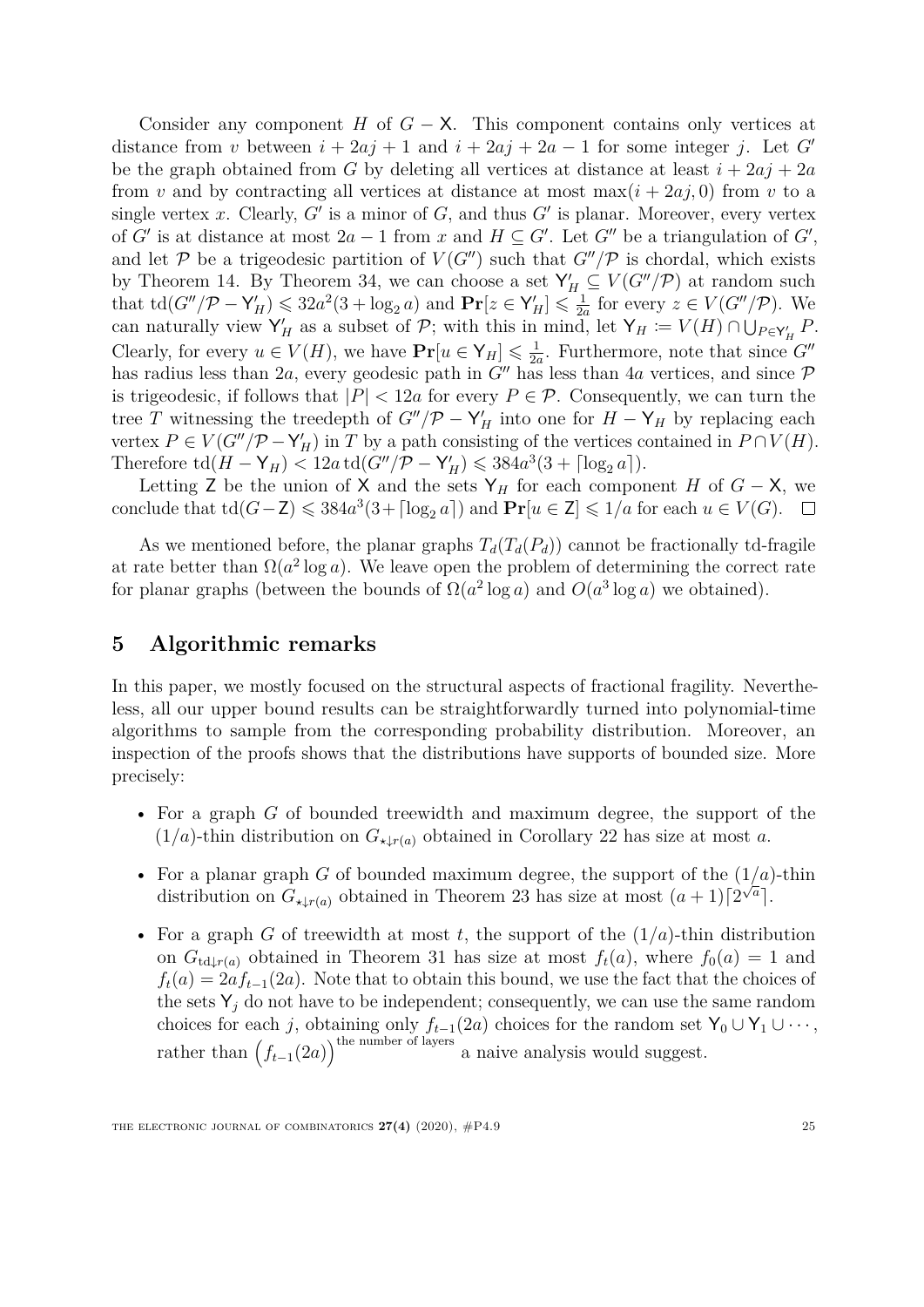- For an outerplanar graph *G*, the support of the  $(1/a)$ -thin distribution on  $G_{\text{td}}(r(a))$ obtained in Theorem [33](#page-23-0) has size at most 4*a* 2 .
- For a planar graph *G*, the support of the  $(1/a)$ -thin distribution on  $G_{td|r(a)}$  obtained in Corollary [35](#page-23-1) has size at most 512*a* 4 .

As noted after Observation [1,](#page-1-0) this implies that in the algorithmic applications, we obtain deterministic rather than randomized algorithms.

# **References**

- <span id="page-25-0"></span>[1] B. Baker. Approximation algorithms for NP-complete problems on planar graphs. *Journal of the ACM*, 41(1):153–180, 1994.
- <span id="page-25-2"></span>[2] C. Bazgan, B. Escoffier, and V. T. Paschos. Completeness in standard and differential approximation classes: Poly-(D)APX-and (D)PTAS-completeness. *Theoretical Computer Science*, 339(2):272–292, 2005.
- <span id="page-25-11"></span>[3] M. DeVos, G. Ding, B. Oporowski, D. Sanders, B. Reed, P. Seymour, and D. Vertigan. Excluding any graph as a minor allows a low tree-width 2-coloring. *Journal of Combinatorial Theory. Series B*, 91(1):25–41, 2004.
- <span id="page-25-7"></span>[4] V. Dujmović, G. Joret, P. Micek, P. Morin, T. Ueckerdt, and D. R. Wood. Planar graphs have bounded queue-number. *Journal of the ACM*, 67(4), 2020. Article No.: 22.
- <span id="page-25-1"></span>[5] Z. Dvořák. Sublinear separators, fragility and subexponential expansion. *European Journal of Combinatorics*, 52(part A):103–119, 2016.
- <span id="page-25-4"></span>[6] D. Eppstein. Subgraph isomorphism in planar graphs and related problems. *Journal of Graph Algorithms and Applications*, 3, 1999. Article No.: 3.
- <span id="page-25-5"></span>[7] D. Eppstein. Diameter and treewidth in minor-closed graph families. *Algorithmica*, 27(3-4):275–291, 2000.
- <span id="page-25-8"></span>[8] L. Esperet and G. Joret. Colouring planar graphs with three colours and no large monochromatic components. *Combinatorics, Probability and Computing*, 23(4):551– 570, 2014.
- <span id="page-25-9"></span>[9] R. Lipton and R. Tarjan. A separator theorem for planar graphs. *SIAM Journal on Applied Mathematics*, 36(2):177–189, 1979.
- <span id="page-25-3"></span>[10] R. Lipton and R. Tarjan. Applications of a planar separator theorem. *SIAM Journal on Computing*, 9(3):615–627, 1980.
- <span id="page-25-10"></span>[11] J. Nešetřil and P. Ossona de Mendez. *Sparsity (Graphs, Structures, and Algorithms)*, volume 28 of *Algorithms and Combinatorics*. Springer, 2012.
- <span id="page-25-6"></span>[12] M. Pilipczuk and S. Siebertz. Polynomial bounds for centered colorings on proper minor-closed graph classes. In *Proceedings of the Thirtieth Annual ACM-SIAM Symposium on Discrete Algorithms, SODA 2019, San Diego, California, USA, January 6-9, 2019*, pages 1501–1520, 2019.